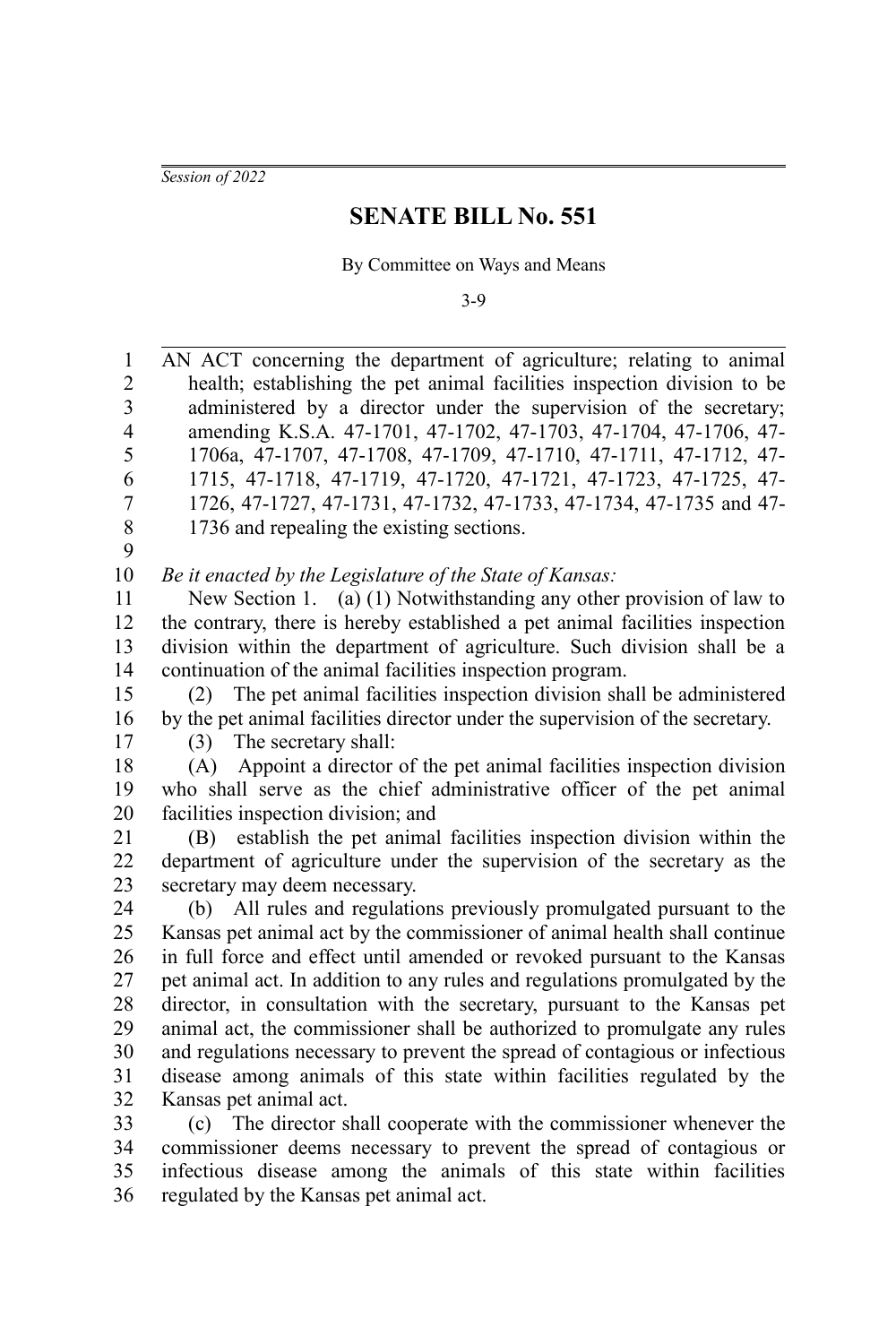(d) In the event of an outbreak of a contagious or infectious disease among any animals, the commissioner is authorized to utilize and direct any veterinarians or other necessary employees of the division of pet animal facilities inspection to support any action conducted under the authority of article 6 of chapter 47 of the Kansas Statutes Annotated, and amendments thereto. 1 2 3 4 5 6

Sec. 2. K.S.A. 47-1701 is hereby amended to read as follows: 47- 1701. As used in the Kansas pet animal act, unless the context otherwise requires: 7 8 9

(a) "Adequate feeding" means supplying at suitable intervals, not to exceed 24 hours, a quantity of wholesome foodstuff suitable for the animal species and age<del>, and</del> that is sufficient to maintain a reasonable level of nutrition in each animal. 10 11 12 13

(b) "Adequate watering" means a supply of clean, fresh, potable water, supplied in a sanitary manner and either continuously accessible to each animal or supplied at intervals suitable for the animal species, not to exceed intervals of 12 hours. 14 15 16 17

(c) "Ambient temperature" means the temperature surrounding the animal. 18 19

(d) (1) "Animal" means any live dog, cat, rabbit, rodent, nonhuman primate, bird or other warm-blooded vertebrate or any fish, snake or other cold-blooded vertebrate. 20 21  $22$ 

(2) "Animal" does not include horses, cattle, sheep, goats, swine, ratites, domesticated deer or domestic fowl. 23 24

(e) "Animal breeder" means any person who operates an animal breeder premises. 25 26

(f) "Animal breeder premises" means any premises where all or part of six or more litters of dogs or cats, or both, or 30 or more dogs or cats, or both, are sold, or offered or maintained for sale, primarily at wholesale for resale to another. 27 28 29 30

(g) "Animal shelter" or "pound" means a facility that is used or designed for use to house, contain, impound or harbor any seized stray, homeless, relinquished or abandoned animal or a person who acts as an animal rescuer, or who collects and cares for unwanted animals or offers them for adoption. *"*Animal shelter*"* or *"*pound*"* also includes a facility of an individual or organization, profit or nonprofit, maintaining 20 or more dogs or cats, or both, for the purpose of collecting, accumulating, amassing or maintaining the animals or offering the animals for adoption. 31 32 33 34 35 36 37 38

(h) "Cat" means an animal that is wholly or in part of the species Felis domesticus. 39 40

(i) "Commissioner" means the animal health commissioner of the Kansas department of agriculture. 41 42

(j) "Dog" means any animal that is wholly or in part of the species 43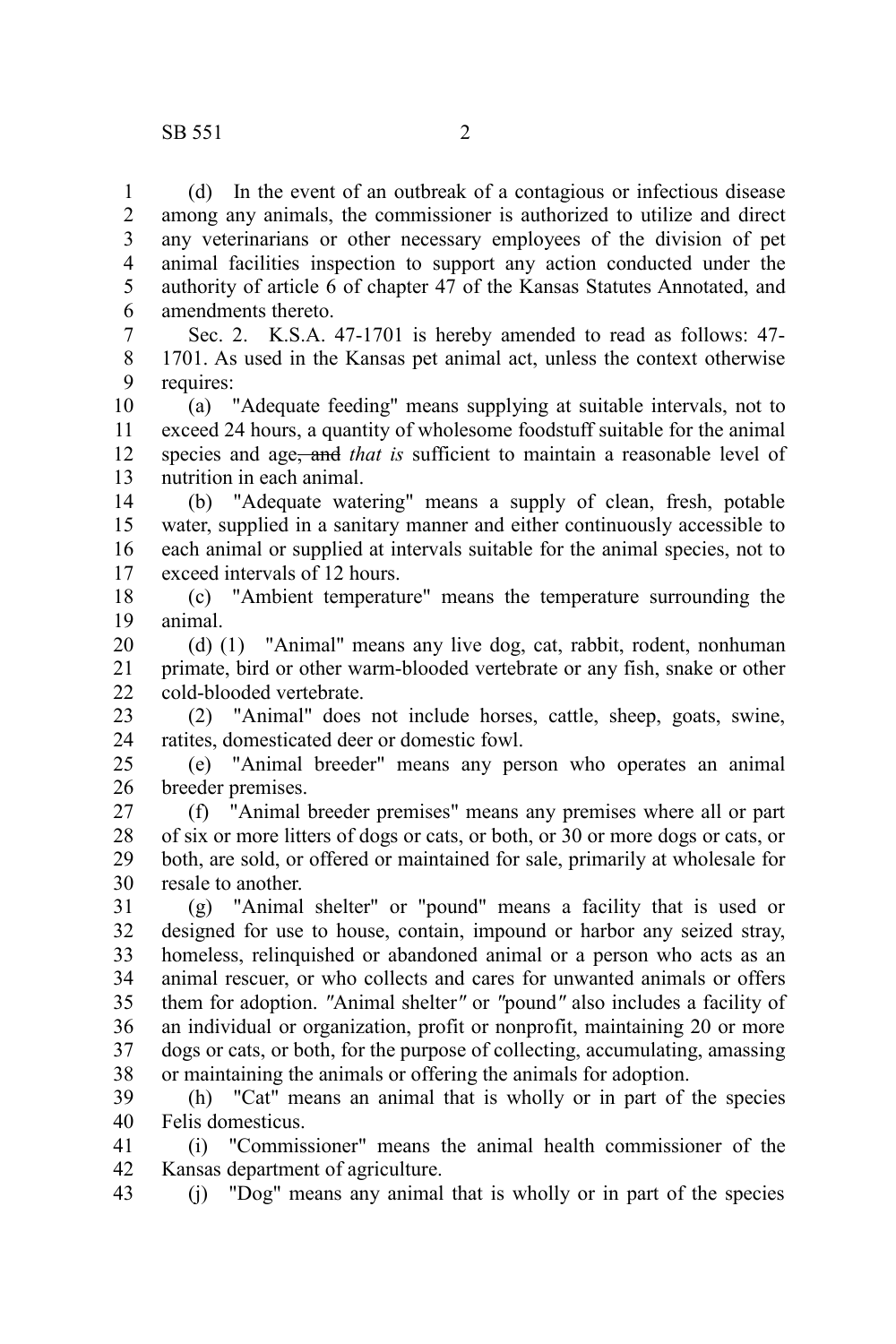Canis familiaris. 1

(k) "Animal control officer" means any person employed by, contracted with or appointed by the state, or any political subdivision thereof, for the purpose of aiding in the enforcement of this law, or any other law or ordinance relating to the licensing or permitting of animals, control of animals or seizure and impoundment of animals, and*. "Animal control officer"* includes any state, county or municipal law enforcement officer, dog warden, constable or other employee, whose duties in whole or in part include assignments that involve the seizure or taking into custody of any animal. 2 3 4 5 6 7 8 9 10

(l) "Euthanasia" means the humane destruction of an animal, which may be accomplished by any of those methods provided for in K.S.A. 47- 1718, and amendments thereto. 11 12 13

(m) "Hobby breeder premises" means any premises where all or part of three, four or five litters of dogs or cats, or both, are produced for sale or sold, offered or maintained for sale per license year. This provision applies only if the total number of dogs or cats, or both, sold, offered or maintained for sale is less than 30 individual animals. 14 15 16 17 18

(n) "Hobby breeder" means any person who operates a hobby breeder premises. 19 20

(o) "Housing facility" means any room, building or area used to contain a primary enclosure or enclosures. 21 22

(p) "Boarding or training kennel operator" means any person who operates an establishment where four or more dogs or cats, or both, are maintained in any one week during the license year for boarding, training or similar purposes for a fee or compensation. 23 24 25 26

(q) "Boarding or training kennel operator premises" means the facility of a boarding or training kennel operator. 27 28

(r) "License year" or "permit year" means the 12-month period ending on September 30. 29 30

(s) "Person" means any individual, association, partnership, corporation or other entity. 31 32

(t) (1) "Pet shop" means any premises where there are sold, or offered or maintained for sale, at retail and not for resale to another: 33 34

35

(A) Any dogs or cats, or both; or

(B) any other animals except those that are produced and raised on such premises and are sold, or offered or maintained for sale, by a person who resides on such premises. 36 37 38

(2) "Pet shop" does not include: 39 40

(A) Any pound or animal shelter;

(B) any premises where only fish are sold, or offered or maintained for sale; or 41 42

(C) any animal distributor premises, hobby breeder premises, retail 43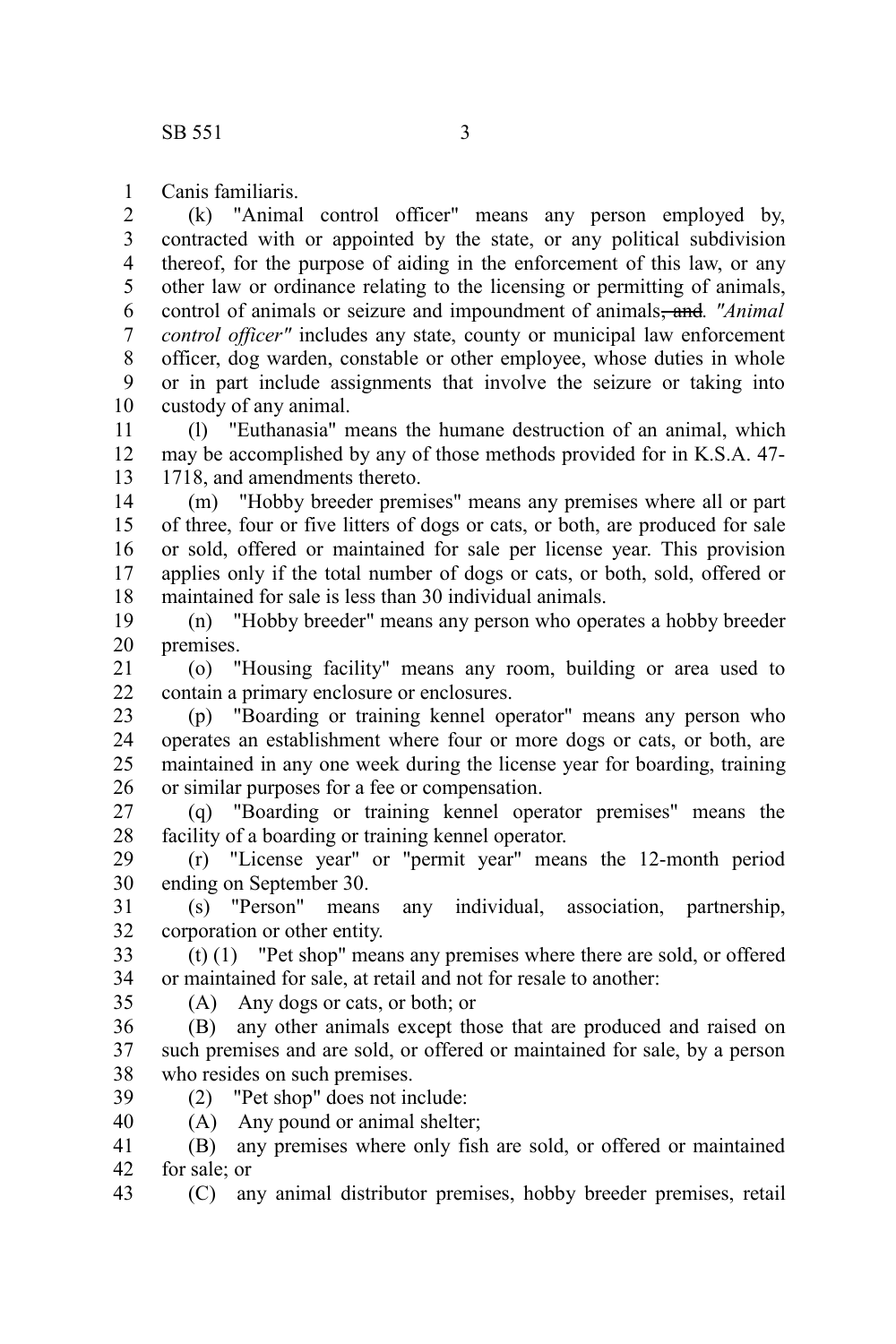breeder premises or animal breeder premises. 1

(3) Nothing in this section prohibits inspection of those premises that sell only fish to verify that only fish are being sold. 2 3

4

(u) "Pet shop operator" means any person who operates a pet shop.

(v) "Primary enclosure" means any structure used or designed for use to restrict any animal to a limited amount of space, such as a room, pen, cage, compartment or hutch. 5 6 7

(w) "Research facility" means any place, laboratory or institution, except an elementary school, secondary school, college or university, at which where any scientific test, experiment or investigation involving the use of any living animal is carried out, conducted or attempted. 8 9 10 11

(x) "Sale," "sell" and "sold" include transfers by sale or exchange. Maintaining animals for sale is presumed whenever 20 or more dogs or cats, or both, are maintained by any person. 12 13 14

(y) "Sanitize" means to make physically clean and to remove and destroy, to a practical minimum, agents injurious to health, at such intervals as necessary. 15 16 17

(z) "Animal distributor" means any person who operates an animal distributor premises. 18 19

(aa) "Animal distributor premises" means the premises of any person engaged in the business of buying for resale dogs or cats, or both, as a principal or agent, or who holds such distributor's self out to be so engaged. 20 21 22 23

(bb) "Out-of-state distributor" means any person residing in a state other than Kansas, who is engaged in the business of buying for resale dogs or cats, or both, within the state of Kansas, as a principal or agent. 24 25 26

(cc) "Food animals" means rodents, rabbits, reptiles, fish or amphibians that are sold or offered or maintained for sale for the sole purpose of being consumed as food by other animals. 27 28 29

30

(dd) (1) "Adequate veterinary medical care" means:

(A) A documented program of disease control and prevention, euthanasia and routine veterinary care shall be established and maintained under the supervision of a licensed veterinarian, on a form provided by the *director in consultation with the* commissioner, and shall include a documented on-site visit to the premises by the veterinarian at least once a year; *and* 31 32 33 34 35 36

(B) that diseased, ill, injured, lame or blind animals shall be provided with veterinary care as is needed for the health and well-being of the animal, and such veterinary care shall be documented and maintained on the premises; and*.* 37 38 39 40

 $(\bigoplus)(2)$  All documentation required by subsections  $(dd)(1)(A)$  and  $(dd)$ (1)(B) shall be made available to the commissioner *director* or the commissioner's *director's* authorized representative for inspection or 41 42 43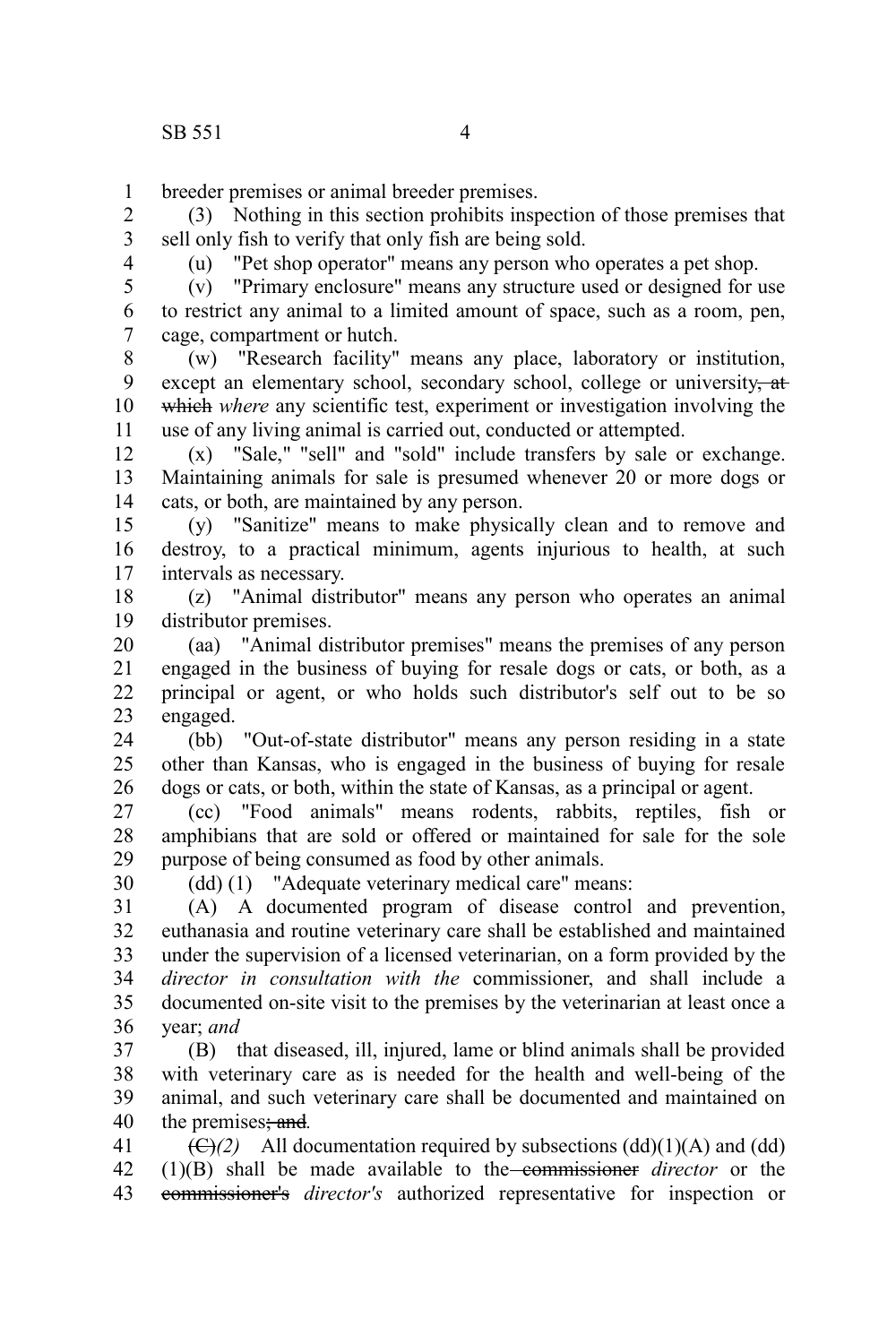$22$ 

copying upon request and shall be maintained for three years after the effective date of the program or the administration of such veterinary care. 1 2

(2) "Adequate veterinary medical care" shall not apply to United States department of agriculture licensed animal breeders or animal distributors. 3 4 5

(ee) "Ratites" means all creatures of the ratite family that are not indigenous to this state, including, but not limited to, ostriches, emus and rheas. 6 7 8

(ff) "Retail breeder" means any person who operates a retail breeder premises. 9 10

(gg) "Retail breeder premises" means any premises where all or part of six or more litters or 30 or more dogs or cats, or both, are sold, or offered or maintained for sale, primarily at retail and not for resale to another. 11 12 13 14

(hh) "Retail" means any transaction where the animal is sold to the final consumer. 15 16

(ii) "Wholesale" means any transaction where the animal is sold for the purpose of resale to another. 17 18

*(jj) "Director" means the director of the pet animal facilities inspection division who serves as such division's chief administrative officer.* 19 20 21

*(kk) "Secretary" means the secretary of agriculture.*

Sec. 3. K.S.A. 47-1702 is hereby amended to read as follows: 47- 1702. It shall be unlawful for any person to act as or be an animal distributor unless such person has obtained from the commissioner*director* an animal distributor license for each animal distributor premises operated by such person. Application for such license shall be made in writing on a form provided by the commissioner *director*. The license period shall be for the license year ending on September 30 following the issuance date. 23 24 25 26 27 28 29 30

Sec. 4. K.S.A. 47-1703 is hereby amended to read as follows: 47- 1703. It shall be unlawful for any person to act as or be a pet shop operator unless such person has obtained from the commissioner *director* a pet shop operator license for each pet shop operated by such person. Application for each such license shall be made in writing on a form provided by the commissioner *director*. The license period shall be for the license year ending on September 30 following the issuance date. 31 32 33 34 35 36 37

Sec. 5. K.S.A. 47-1704 is hereby amended to read as follows: 47- 1704. (a) It shall be unlawful for any person to operate a pound or animal shelter, except a licensed veterinarian who operates such pound or animal shelter from such licensed veterinarian's clinic, unless a license for such pound or shelter has been obtained from the commissioner *director*. Application for such license shall be made on a form provided by the 38 39 40 41 42 43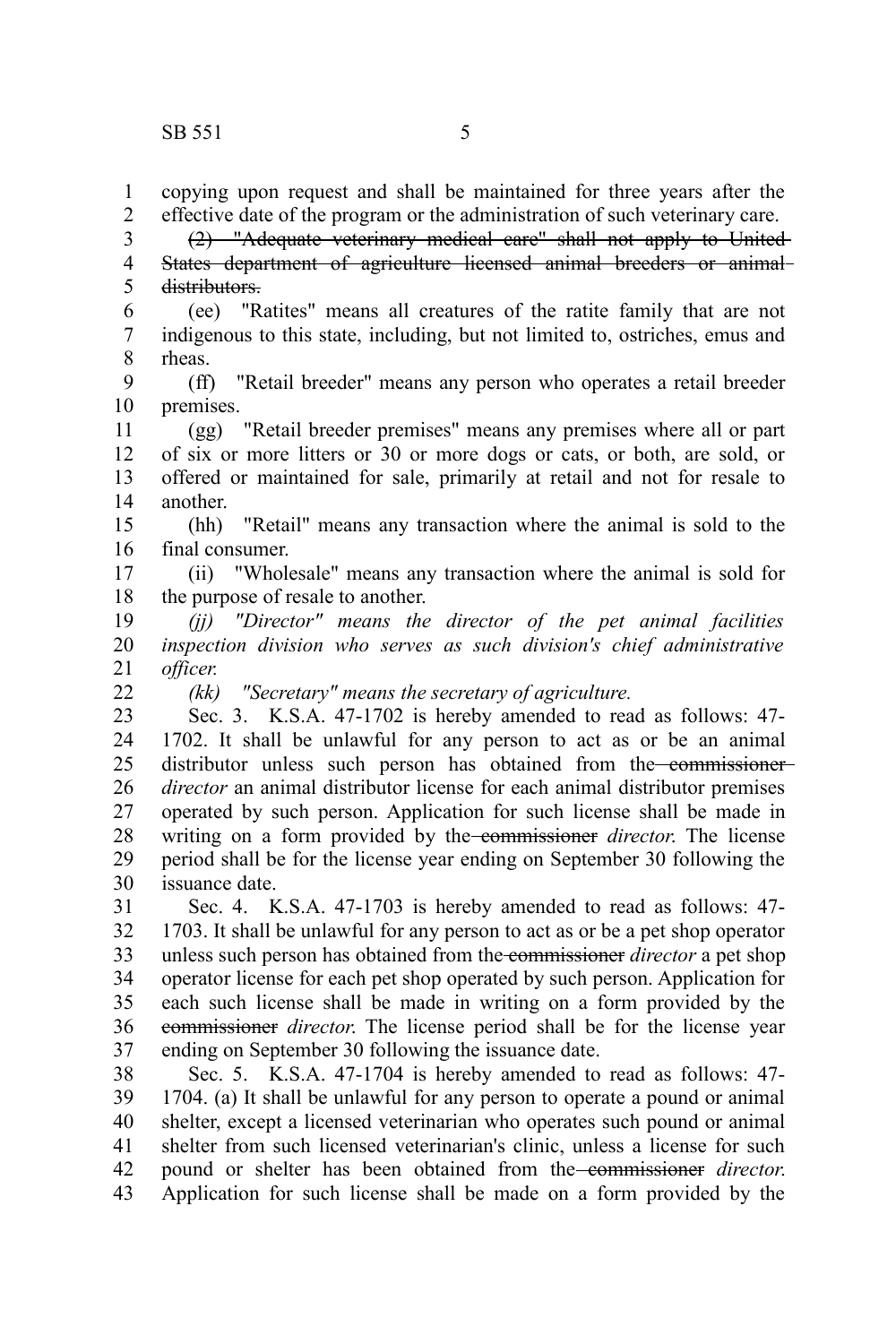commissioner *director*. The license period shall be for the license year ending on September 30 following the issuance date. 1 2

(b) The Kansas department of agriculture shall not require any individual to be licensed who has written and signed an agreement to provide temporary care for one or more dogs or cats owned by an animal shelter. Any such animal shelter shall keep a current list of such individuals who have written and signed an agreement to provide such temporary care. 3 4 5 6 7 8

Sec. 6. K.S.A. 47-1706 is hereby amended to read as follows: 47- 1706. (a) The commissioner *director* may refuse to issue or renew or may suspend or revoke any license or permit required under K.S.A. 47-1701 et seq., and amendments thereto, for any one or more of the following reasons: 9 10 11 12 13

(1) Material misstatement in the application for the original license or permit, or in the application for any renewal of a license or permit; 14 15

(2) willful disregard of any provision of the Kansas pet animal act or any rule and regulation adopted hereunder, or any willful aiding or abetting of another in the violation of any provision of the Kansas pet animal act or any rule and regulation adopted hereunder; 16 17 18 19

(3) permitting any license or permit issued hereunder to be used by an unlicensed or unpermitted person or transferred to unlicensed or unpermitted premises; 20 21 22

23 24

28 29 (4) the conviction of any crime relating to the theft of animals;

(5) substantial misrepresentation;

(6) misrepresentation or false promise, made through advertising, salespersons, agents or otherwise, in connection with the operation of business of the licensee or permittee;  $25$ 26 27

(7) fraudulent bill of sale;

(8) the housing facility or the primary enclosure is inadequate;

(9) the feeding, watering, sanitizing and housing practices at the licensee's or permittee's premises are not consistent with the Kansas pet animal act or the rules and regulations adopted hereunder; 30 31 32

(10) failure to provide adequate veterinary medical care to the animals in such licensee or permittee's custody or care; or 33 34

(11) failure to maintain or provide documentation of the provision of adequate veterinary medical care, as required in K.S.A. 47-1701(dd), and amendments thereto, to animals in such licensee or permittee's custody or care when access to such is requested by the commissioner *director* or the commissioner's *director's* authorized representatives. 35 36 37 38 39

(b) The commissioner *director* shall refuse to issue or renew and shall suspend or revoke any license or permit required under K.S.A. 47-1701 et seq., and amendments thereto, for a conviction of cruelty to animals, K.S.A. 21-4310, prior to its repeal, or subsections  $(a)(1)$  through  $(a)(5)$  of 40 41 42 43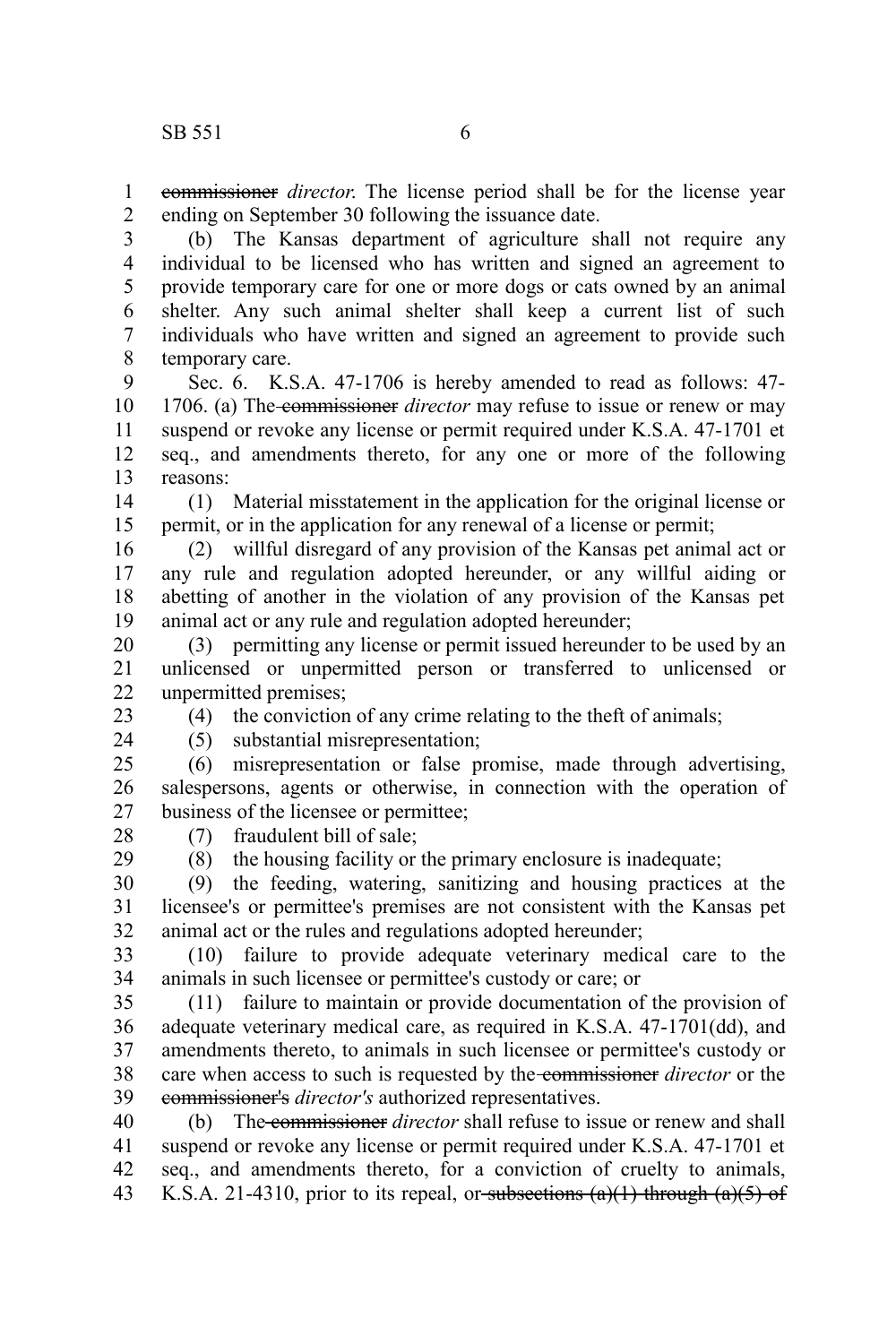K.S.A. 2021 Supp. 21-6412*(a)(1) through (a)(5)*, and amendments thereto. (c) Any refusal to issue or renew a license or permit, and any suspension or revocation of a license or permit, under this section shall be issued only after notice and opportunity for a hearing are provided in accordance with the provisions of the Kansas administrative procedure act and shall be subject to review in accordance with the Kansas judicial review act. 1 2 3 4 5 6 7

(d) Notwithstanding subsection (c), nothing shall preclude the commissioner from issuing a quarantine order in accordance with K.S.A. 77-536, and amendments thereto, on any premises regulated under this act wherein the animals are found to be infected with a contagious or zoonotic disease which *that* may infect animals or humans that may come into contact with or be exposed to such animals. 8 9 10 11 12 13

(e) Whenever the commissioner *director* denies, suspends or revokes a license or permit under this section, the commissioner *director* or the commissioner's *director's* authorized, trained representatives shall seize and impound any animals in the possession, custody or care of the person whose license or permit is denied, suspended or revoked if there are reasonable grounds to believe that the animals' health, safety or welfare is endangered. Except as provided by K.S.A. 2021 Supp. 21-6412, and amendments thereto, such animals may be returned to the person owning them if there is satisfactory evidence that the animals will receive adequate care by that person or such animals may be sold, *or* placed *at the discretion of the director* or euthanized, at the discretion of the *director in consultation with the* commissioner. Costs of care and services for such animals while seized and impounded shall be paid by the person from whom the animals were seized and impounded, if that person's license or permit is denied, suspended or revoked. Such funds shall be paid to the commissioner *director, on behalf of the division of pet animal facilities inspection,* for reimbursement of care and services provided during seizure and impoundment. If such person's license or permit is not denied, suspended or revoked, the commissioner director shall pay the costs of care and services provided during seizure and impoundment. 14 15 16 17 18 19 20 21 22 23 24 25 26 27 28 29 30 31 32 33

Sec. 7. K.S.A. 47-1706a is hereby amended to read as follows: 47- 1706a. (a) When an animal is seized or impounded pursuant to K.S.A. 47- 1706, 47-1707 or 47-1715, and amendments thereto, the owner or person who was in possession of the animal at the time such animal was seized or impounded may post a cash or security bond as provided in this section which *that* shall prevent the sale, placement or euthanasia of the animal. Such cash or security bond shall be in an amount sufficient to pay for the animal's care and keeping for a period of at least 30 days, commencing on the date which *that* the animal was seized or impounded. Any such security bond or any security bond as provided in subsection (b) shall be 34 35 36 37 38 39 40 41 42 43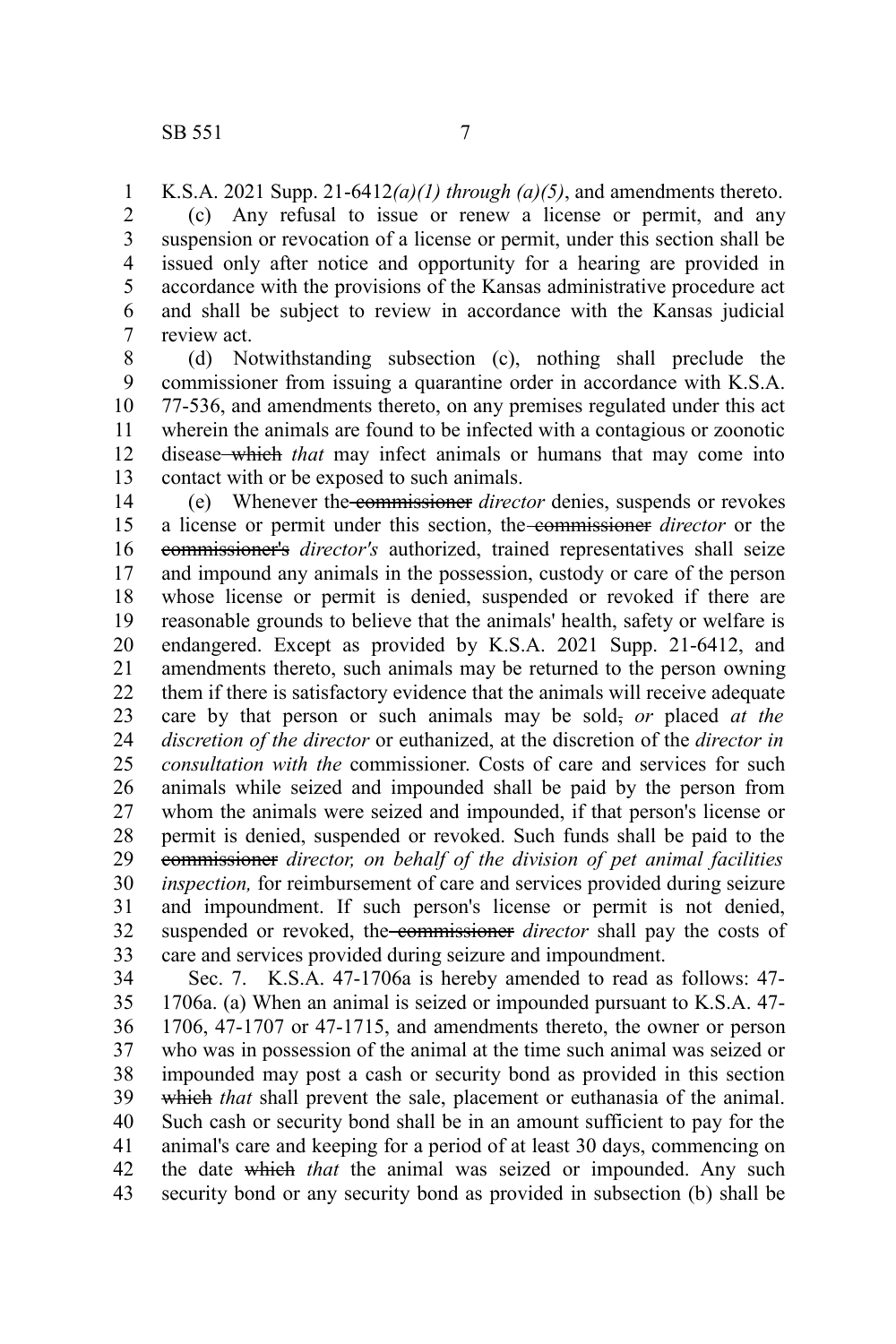approved by the Kansas department of agriculture division of *pet* animal health *facilities inspection*. 1 2

(b) Such bond shall be filed with the Kansas department of agriculture division of *pet* animal health *facilities inspection* and shall be posted on or before the date of the disposition hearing or within 10 days after the animal is seized or impounded, whichever is earlier. At the end of the time for which expenses are covered by the bond if the owner or person who was in possession of the animal at the time it was seized or impounded desires to prevent disposition of the animal, such owner or person shall post a new cash or security bond prior to the previous bond's expiration. At the end of the time for which expenses are covered by the bond, the animal may be sold, *or* placed *at the discretion of the director* or euthanized *at the discretion of the director in consultation with the commissioner*. 3 4 5 6 7 8 9 10 11 12 13 14

(c) The authority seizing or impounding an animal shall give notice by delivering a copy of this section to a person residing on the property where the animal was seized or by posting a copy at the place where the animal was seized. 15 16 17 18

(d) Nothing in this section shall prevent the euthanasia at any time of an animal seized or impounded which *that* is determined by a licensed veterinarian to be diseased or disabled beyond recovery for any useful purpose. 19 20 21 22

(e) This act is supplemental to and shall become a part of the Kansas pet animal act. 23 24

Sec. 8. K.S.A. 47-1707 is hereby amended to read as follows: 47- 1707. (a) In addition to or in lieu of any other civil or criminal penalty provided by law, the commissioner *director*, upon a finding that a person has violated or failed to comply with any provision of the Kansas pet animal act or any rule and regulation adopted hereunder, may impose on such person a civil penalty not exceeding \$1,000 for each violation or require such person to attend an educational course regarding animals and their care and treatment. If the commissioner imposes the educational course *is imposed*, such person may choose either the penalty or the educational course. If such person chooses the penalty, the commissioner *director* shall establish the amount pursuant to the penalty provisions of this section. The educational course shall be administered by the commissioner *director* in consultation with Kansas state university college of veterinary medicine. 25 26 27 28 29 30 31 32 33 34 35 36 37 38

(b) Any imposition of a civil penalty pursuant to this section shall be only upon notice and opportunity for a hearing in accordance with the Kansas administrative procedure act and shall be subject to review in accordance with the Kansas judicial review act. 39 40 41 42

(c) Whenever the commissioner *director* has reasonable grounds to 43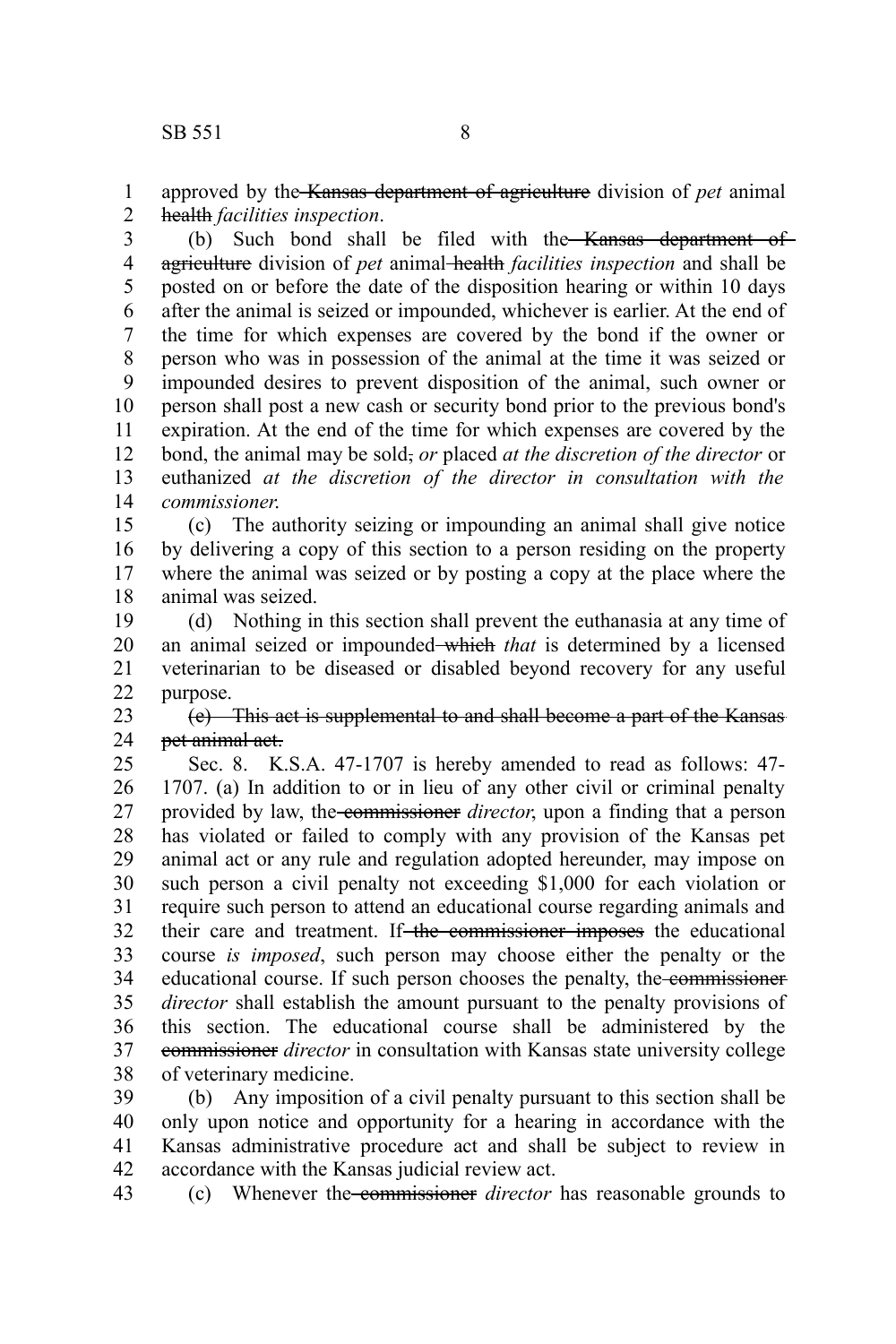believe that a person or premises required to be licensed or permitted under the Kansas pet animal act has failed to comply with or has violated any provision of the Kansas pet animal act or any rule and regulation adopted hereunder and that the health, safety or welfare of animals in such person's possession, custody or care is endangered thereby, the commissioner *director* shall seize and impound such animals using emergency adjudicative proceedings in accordance with the Kansas administrative procedure act. Except as provided by K.S.A. 2021 Supp. 21-6412, and amendments thereto, such animals may be returned to the person owning them if there is satisfactory evidence that the animals will receive adequate care by that person or such animals may be sold, or placed *at the discretion of the director* or euthanized, at the discretion of the *director in consultation with the* commissioner. Costs of care and services for such animals while seized and impounded shall be paid by the person from whom the animals were seized and impounded, if that person is found to be in violation of the Kansas pet animal act or any rules and regulations adopted hereunder. Such funds shall be paid to the commissioner *director* for reimbursement of care and services provided during seizure and impoundment. If such person is not found to be in violation of the Kansas pet animal act or any rules and regulations adopted hereunder, the commissioner division of pet animal facilities inspection shall pay the costs of care and services provided during seizure and impoundment. 1 2 3 4 5 6 7 8 9 10 11 12 13 14 15 16 17 18 19 20 21 22 23

Sec. 9. K.S.A. 47-1708 is hereby amended to read as follows: 47- 1708. Any action of the commissioner *director* pursuant to K.S.A. 47-1706 or 47-1707, and amendments thereto, is subject to review in accordance with the Kansas judicial review act. 24 25 26 27

Sec. 10. K.S.A. 47-1709 is hereby amended to read as follows: 47- 1709. (a) The commissioner *director* or the commissioner's *director's* authorized, trained representatives shall make an inspection of the premises for which an application for an original license or permit is made under K.S.A. 47-1701 et seq., and amendments thereto, before issuance of such license or permit. No license or permit shall be issued by the commissioner *director* to an applicant described in this subsection until the premises for which application is made has passed a licensing or permitting inspection. The application for a license shall conclusively be deemed to be the consent of the applicant to the right of entry and inspection of the premises sought to be licensed or permitted by the commissioner *director* or the commissioner's *director's* authorized, trained representatives at reasonable times with the owner or owner's representative present. Refusal of such entry and inspection shall be grounds for denial of the license or permit. Notice need not be given to any person prior to inspection. 28 29 30 31 32 33 34 35 36 37 38 39 40 41 42 43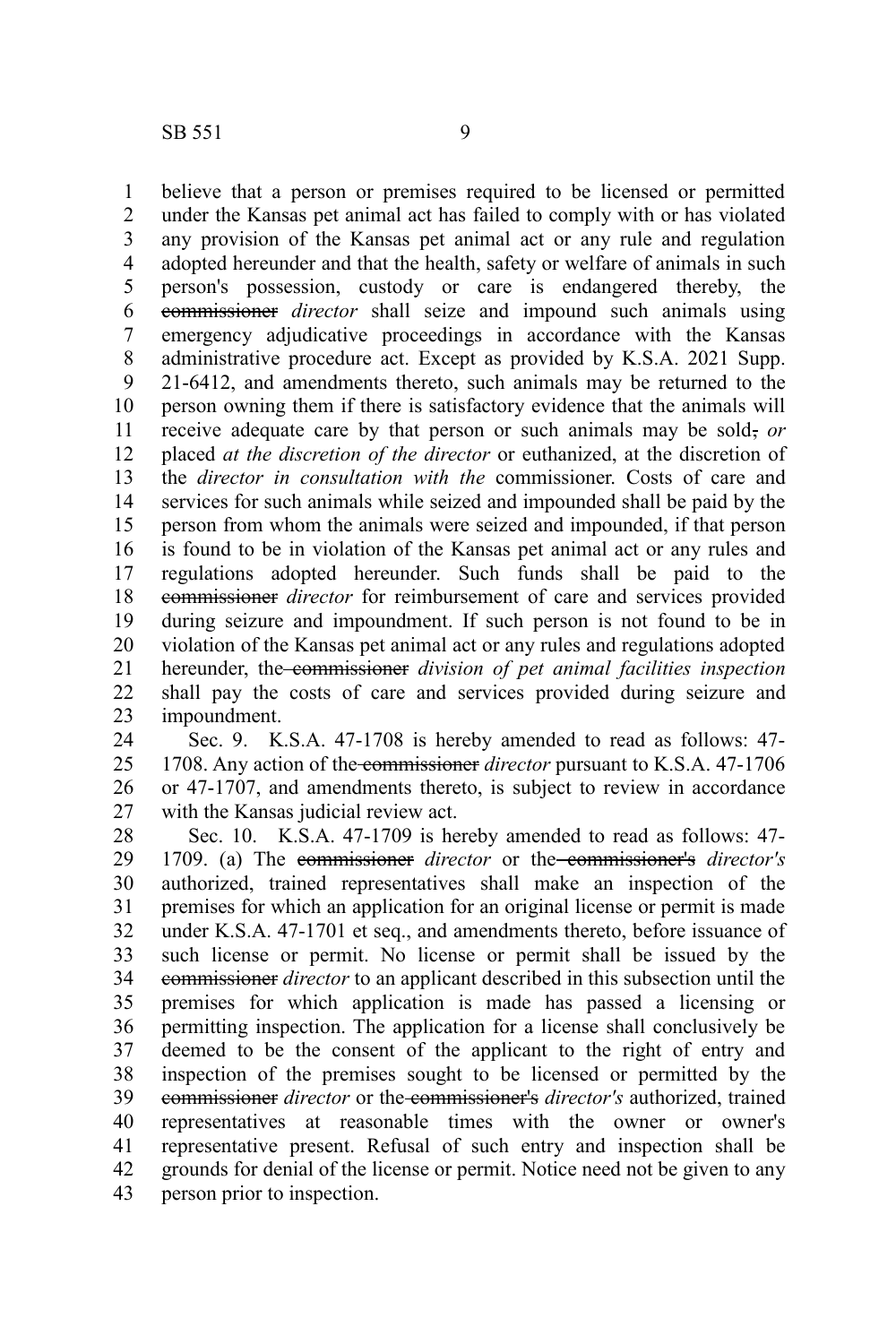(b) The commissioner *director* or the commissioner's *director's* authorized, trained representatives may inspect each premises for which a license or permit has been issued under K.S.A. 47-1701 et seq., and amendments thereto. The acceptance of a license or permit shall conclusively be deemed to be the consent of the licensee or permittee to the right of entry and inspection of the licensed or permitted premises by the commissioner *director* or the commissioner's *director's* authorized, trained representatives at reasonable times with the owner or owner's representative present. Refusal of such entry and inspection shall be grounds for suspension or revocation of the license or permit. Notice shall not be given to any person prior to inspection. 1 2 3 4 5 6 7 8 9 10 11

(c) The commissioner *director* or the commissioner's *director's* authorized, trained representatives shall make inspections of the premises of a person required to be licensed or permitted under K.S.A. 47-1701 et seq., and amendments thereto, upon a determination by the commissioner *director* that there are reasonable grounds to believe that the person is violating the provisions of K.S.A. 47-1701 et seq., and amendments thereto, or rules and regulations adopted thereunder or that there are grounds for suspension or revocation of such person's license or permit. 12 13 14 15 16 17 18 19

(d) Any complaint filed with the commissioner *director* shall be confidential and shall not be released to any person other than employees of the commissioner *director* as necessary to carry out the duties of their employment. 20 21 22 23

(e) Any person making inspections under this section shall be trained by the commissioner *director* in reasonable standards of animal care. 24 25

(f) The commissioner *director* may request a licensed veterinarian *or the commissioner* to assist in any inspection or investigation made by the commissioner *director* or the commissioner's *director's* authorized representative under this section. 26 27 28 29

(g) Any person acting as the commissioner's *director's* authorized representative for purposes of making inspections and conducting investigations under this section who knowingly falsifies the results or findings of any inspection or investigation or intentionally fails or refuses to make an inspection or conduct an investigation pursuant to this section shall be guilty of a class A nonperson misdemeanor. 30 31 32 33 34 35

(h) No person shall act as the commissioner's *director's* authorized representative for the purposes of making inspections and conducting investigations under this section if such person has a beneficial interest in a person required to be licensed or permitted pursuant to K.S.A. 47-1701 et seq., and amendments thereto. 36 37 38 39 40

(i) Records of inspections pursuant to this section shall be maintained in the office of the Kansas department of agriculture division of *pet* animal health *facilities inspection for not less than five years*. Records of a 41 42 43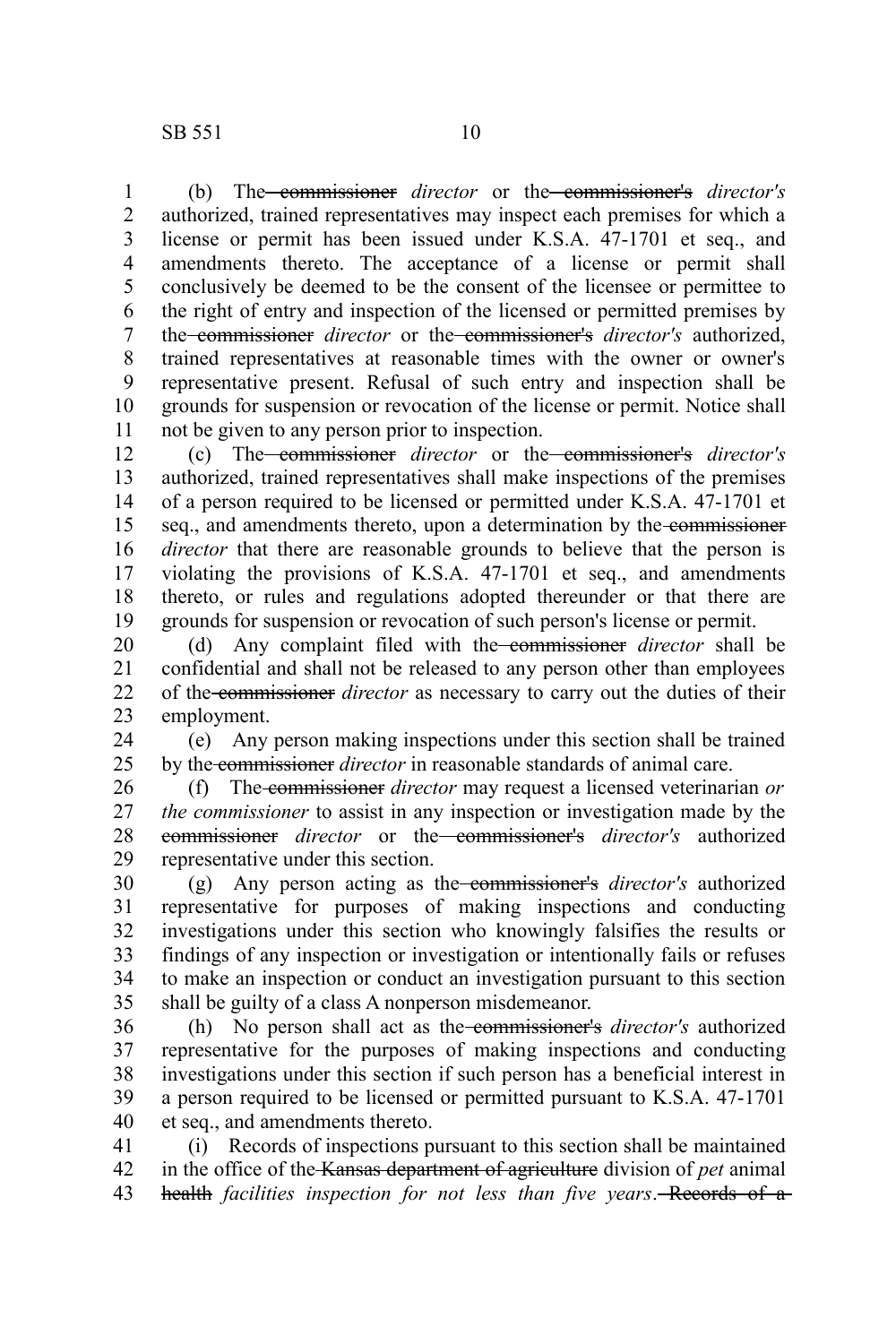deficiency or violation shall not be maintained for longer than three years after the deficiency or violation is remedied. 1 2

(j) The commissioner *director*, in consultation with Kansas state university college of veterinary medicine, shall: 3 4

5

(1) Continue procedures to provide for pet animal training or updated training for authorized trained representatives who inspect premises under the pet animal act and to allow the owners of such facilities licensed or permitted under the pet animal act to attend and participate at the training workshops for the authorized*,* trained representatives; and 6 7 8 9

(2) make available to such owners and other interested persons an inspection handbook describing the duties and responsibilities of such authorized*,* trained representatives. 10 11 12

(k) If the commissioner *director* or the commissioner's *director's* authorized representative is denied access to any location where such access is sought for the purposes authorized under the Kansas pet animal act, the commissioner *director* may apply to any court of competent jurisdiction for an administrative search warrant authorizing access to such location for such purposes. Upon such application and a showing of cause therefore, the court shall issue the search warrant for the purposes requested. 13 14 15 16 17 18 19 20

Sec. 11. K.S.A. 47-1710 is hereby amended to read as follows: 47- 1710. (a) An animal shall not be disposed of by an owner or operator of a pound or of an animal shelter as a pound until after expiration of a minimum of three full business days of custody during which the public has clear access to inspect and recover the animal through time periods ordinarily accepted as usual business hours. During such time of custody, any owner or operator of such facility shall attempt to notify the owner or custodian of any animal maintained or impounded by such facility if such owner or custodian is known or reasonably ascertainable. Such an animal may at any time be released to the legal owner, moved to a veterinary hospital for treatment or observation, released in any manner, if such animal was a gift animal to an animal shelter, or euthanized by a duly incorporated humane society or by a licensed veterinarian if it appears to an officer of such humane society or to such veterinarian that the animal is diseased or disabled beyond recovery for any useful purpose. 21 22 23 24 25 26 27 28 29 30 31 32 33 34 35

(b) After the expiration of the holding period established in subsection (a), the governing body of a political subdivision regulating the operation of a pound shall have ownership of such animal and shall determine the method of disposition of any animal. Any pound releasing live animals to prospective owners shall comply with the provisions established in K.S.A. 47-1731, and amendments thereto. Any such proceeds derived from the sale or other disposition of such animals shall be paid directly to the treasurer of the political subdivision, and no part of 36 37 38 39 40 41 42 43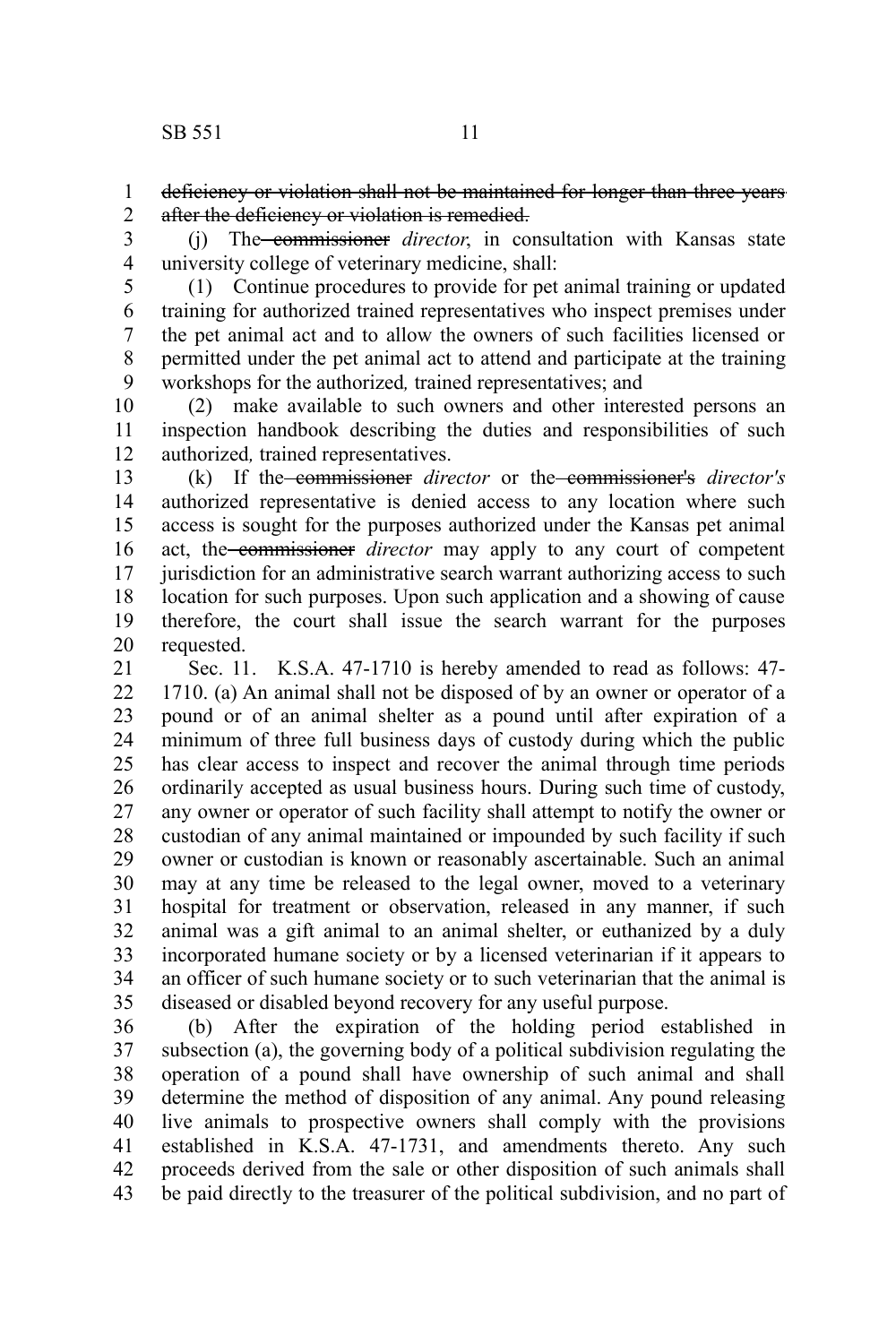such proceeds shall accrue to any individual. 1

(c) After the expiration of the holding period established in subsection (a), the board of directors of any humane society operating an animal shelter as a pound, shall have ownership of such animal and shall determine the method of disposition of any animal. Any animal shelter releasing live animals to prospective owners shall comply with the provisions established in K.S.A. 47-1731, and amendments thereto. Any such proceeds derived from such sale or disposition shall be paid directly to the treasurer of the humane society and no part of such proceeds shall accrue to any individual. 2 3 4 5 6 7 8 9 10

*(d) The governing body of a political subdivision or the board of directors of any humane society regulating the operation of an animal shelter or pound may develop an alternative plan for the capture, release, shelter, spaying or neutering and provision of other medical care to feral cats. Such plan shall be approved by the commissioner and need not comply with the requirements of this section or K.S.A. 47-1731, and amendments thereto, if the commissioner determines such plan is consistent with the public interest and the health, safety and welfare of any impacted animals.* 11 12 13 14 15 16 17 18 19

Sec. 12. K.S.A. 47-1711 is hereby amended to read as follows: 47- 1711. An animal control officer shall not be granted an animal distributor's, animal breeder's, retail breeder's, hobby breeder's or a pet shop operator's license. Each application for any such license shall include a statement that neither the applicant nor any of the applicant's employees is an animal control officer. An animal control officer, upon taking custody of any animal in the course of such officer's official duties, shall immediately make a record which shall include *that includes* the color, breed, sex, approximate weight and other description of the animal, the reason for seizure, the location of seizure, the owner's name and address, if known, the animal license number, and any other identification number. Complete information relating to the disposition of the animal shall be shown on the record and shall be added immediately following the disposition of the animal. Such records shall be made available to the commissioner *director* or the commissioner's *director's* authorized representative upon request. 20 21 22 23 24 25 26 27 28 29 30 31 32 33 34

Sec. 13. K.S.A. 47-1712 is hereby amended to read as follows: 47- 1712. (a) The-commissioner *director* is hereby authorized to adopt rules and regulations for licensees and permittees. Such rules and regulations shall include, but not be limited to, provisions relating to: 35 36 37 38

(1) Reasonable treatment of animals in the possession, custody or care of a licensee or permittee or being transported to or from licensed or permitted premises; 39 40 41

(2) a requirement that each licensee and permittee file with the commissioner *director* evidence that animals entering or leaving the state 42 43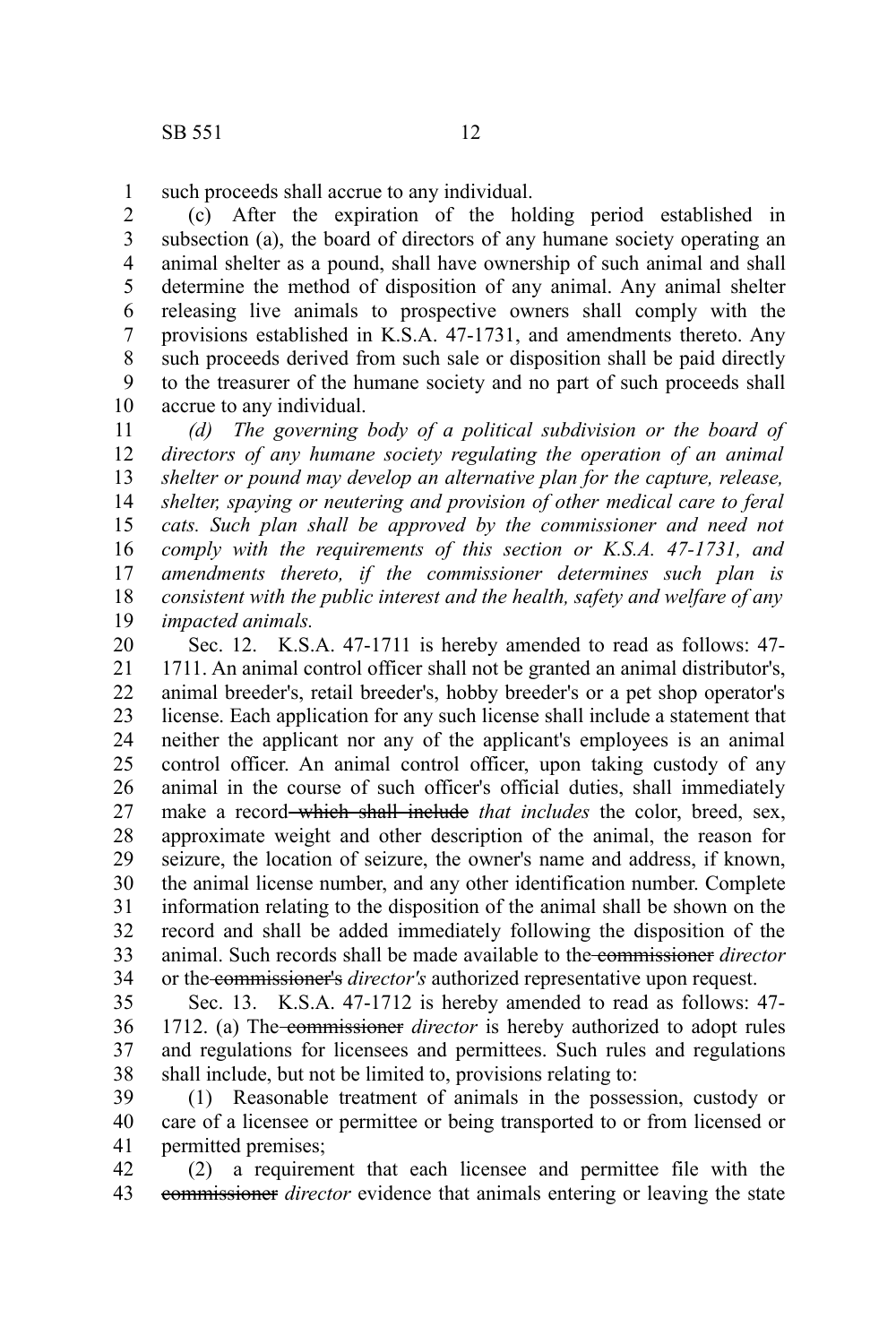3

6

are free from any visible symptoms of communicable disease; 1

- (3) identification of animals handled; 2
	- (4) primary enclosures;
- (5) housing facilities; 4
- (6) sanitation; 5
	- (7) euthanasia;
- (8) ambient temperatures; 7
- (9) feeding; 8
- (10) watering; 9
- (11) adequate veterinary medical care; 10

(12) inspections of licensed or permitted premises, investigations of complaints and training of persons conducting such inspections and investigations; and 11 12 13

(13) a requirement that each licensee or permittee keep and maintain, for inspection by the commission *director*, such records as necessary to administer and enforce the provisions of the Kansas pet animal act. 14 15 16

(b) The commissioner *director* shall only adopt as rules and regulations for United States department of agriculture licensed animal distributors and animal breeders, and animal distributor and animal breeder premises the rules and regulations promulgated by the secretary of the United States department of agriculture, cited at 9 C.F.R. 3.1 through 3.12, pursuant to the provisions of the United States public law 91-579 (*,* 7 U.S.C. § 2131 et seq.}, commonly known as the animal welfare act. 17 18 19 20 21 22 23

(c) Notwithstanding any provision in subsection *(a) or* (b), the commissioner may adopt a requirement that each licensee and permittee file with the commissioner evidence that animals entering or leaving the state are free from any visible symptoms of communicable disease. 24  $25$ 26 27

Sec. 14. K.S.A. 47-1715 is hereby amended to read as follows: 47- 1715. (a) Any violation of or failure to comply with any provision of the Kansas pet animal act, or any rule and regulation adopted hereunder, shall constitute a class A nonperson misdemeanor. Continued operation, after a conviction, shall constitute a separate offense for each day of operation. 28 29 30 31 32

(b) Upon a conviction of a person for any violation of the Kansas pet animal act, or any rule and regulation adopted hereunder, the court shall order the commissioner *director* to seize and impound any animals in the convicted person's possession, custody or care if there are reasonable grounds to believe that the animals' health, safety or welfare is endangered. Except as provided by K.S.A. 2021 Supp. 21-6412, and amendments thereto, such animals may be returned to the person owning-them the *animals* if there is satisfactory evidence that the animals will receive adequate care by that person or such animals may be sold, *or* placed *at the discretion of the director* or euthanized, at the discretion of the *director in consultation with the* commissioner. Costs of care and services for such 33 34 35 36 37 38 39 40 41 42 43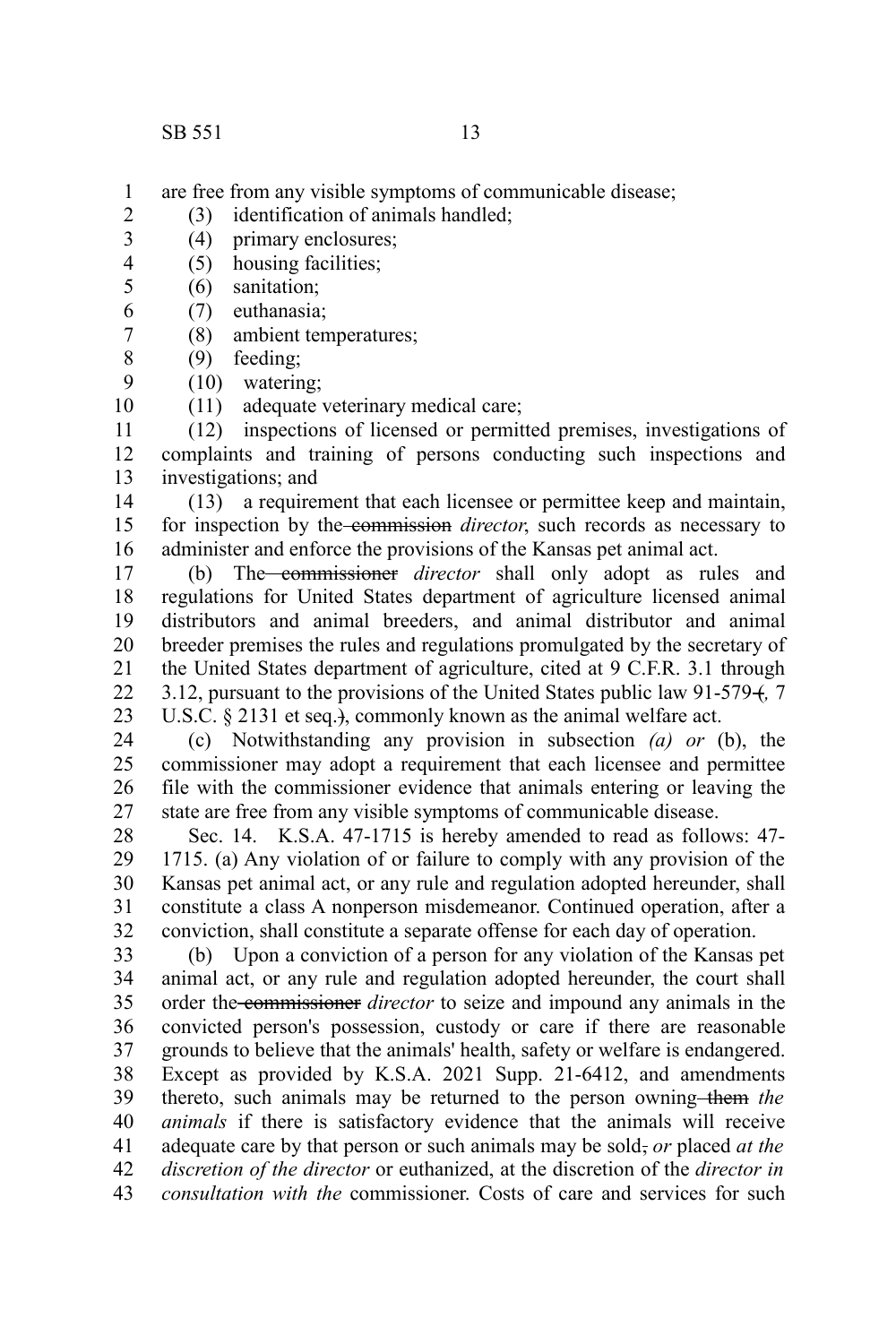animals while seized and impounded shall be paid by the convicted person. Such funds shall be paid to the commissioner *director* for reimbursement of care and services provided during seizure and impoundment. If the person is not convicted, the commissioner *division of pet animal facilities inspection,* shall pay the costs of care and services provided during seizure and impoundment. 1 2 3 4 5 6

Sec. 15. K.S.A. 47-1718 is hereby amended to read as follows: 47- 1718.  $(a)$ -No animal shall be euthanized by any animal control officer, licensee, permittee, officer of an animal shelter or officer of a pound by any means, method, agent or device, or in any way, except through the most current, approved euthanasia methods established by the American veterinary medical association panel on euthanasia *guidelines for the euthanasia of animals, 2020 edition*. The commissioner*, in consultation with the director,* shall promulgate rules and regulations by December 31, 2015, regarding acceptable methods of euthanasia. Such acceptable methods may be more stringent than those established by the American veterinary medical association. 7 8 9 10 11 12 13 14 15 16 17

(b) This section shall be part of and supplemental to article 17 of chapter 47 of the Kansas Statutes Annotated, and amendments thereto. 18 19

Sec. 16. K.S.A. 47-1719 is hereby amended to read as follows: 47- 1719.  $(a)$ -It shall be unlawful for any person to act as or be a hobby breeder unless such person has obtained from the commissioner *director* a hobby breeder license. Application for such license shall be made in writing on a form provided by the commissioner *director*. The license period shall be for the license year ending on September 30 following the issuance date. 20 21 22 23 24 25 26

(b) This section shall be part of and supplemental to K.S.A. 47-1701 et seq., and amendments thereto. 27 28

Sec. 17. K.S.A. 47-1720 is hereby amended to read as follows: 47- 1720.  $(a)$ -It shall be unlawful for any person to operate a research facility unless such person has obtained from the commissioner *director* a research facility license. Application for such license shall be made in writing on a form provided by the commissioner *director*. The license period shall be for the license year ending on September 30 following the issuance date. 29 30 31 32 33 34

(b) This section shall be part of and supplemental to K.S.A. 47-1701 et seq., and amendments thereto. 35 36

Sec. 18. K.S.A. 47-1721 is hereby amended to read as follows: 47- 1721. (a) Each application for issuance or renewal of a license or permit required under K.S.A. 47-1701 et seq., and amendments thereto, shall be accompanied by the fee prescribed by the commissioner *director* under this section. Such fees shall be as follows: 37 38 39 40 41

(1) Except as provided in paragraphs (5) through (8) and paragraph (10) for a license for premises of a person licensed under public law 91- 42 43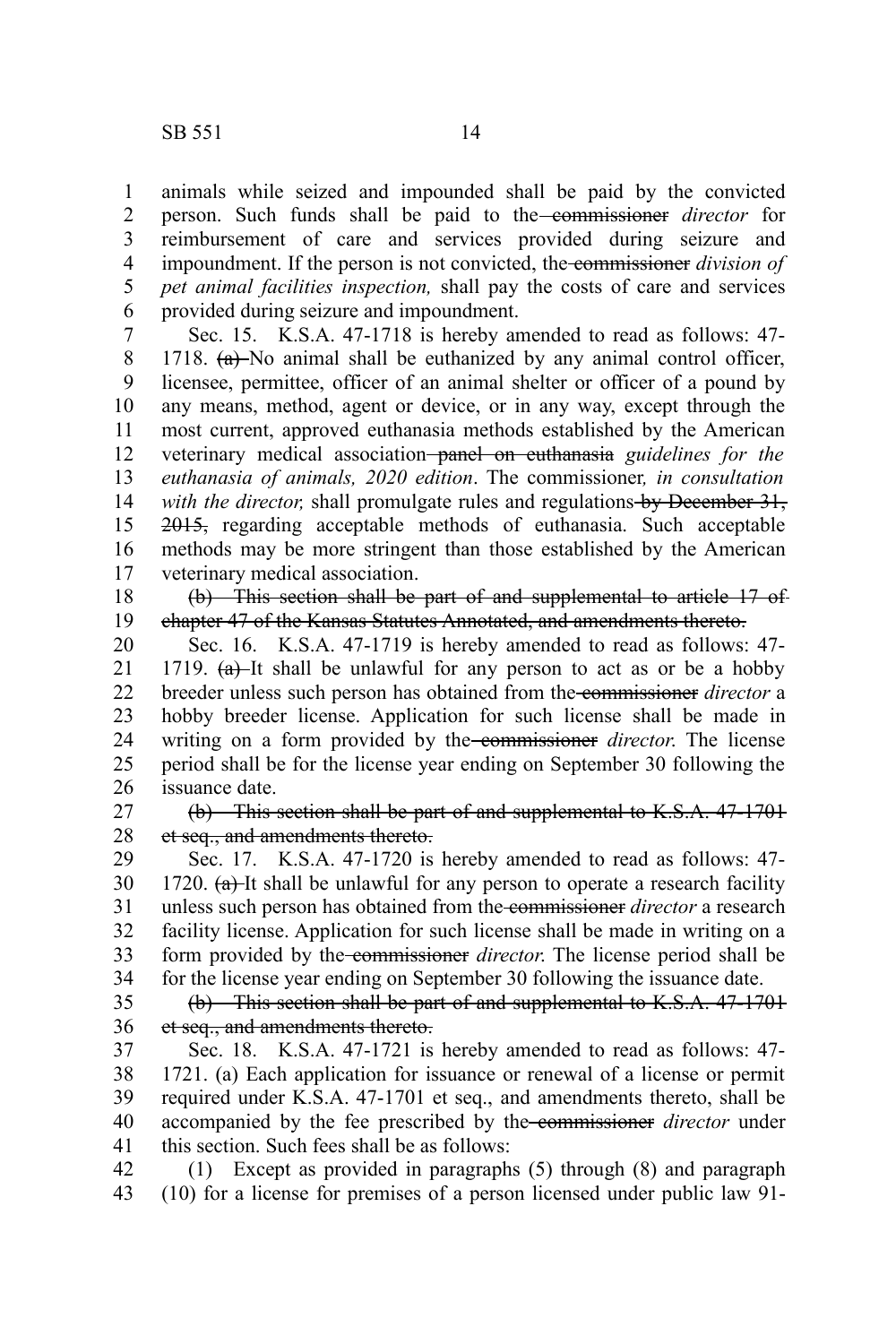579, 7 U.S.C. § 2131 et seq., an amount not to exceed \$450; (2) except as provided in paragraphs (5) through (8) and paragraph (10) for a license for any other premises, an amount not to exceed \$600; (3) for a temporary closing permit, an amount not to exceed \$95; (4) for an out-of-state distributor permit, an amount not to exceed  $$675;$ (5) for a hobby breeder license or a kennel operator license an amount not to exceed \$250; (6) for an animal shelter in a first-class city, as defined in K.S.A. 13- 101, and amendments thereto, not to exceed \$400; (7) for an animal shelter in a second-class city, as defined in K.S.A. 14-101, and amendments thereto, not to exceed \$335; (8) for an animal shelter in a third-class city, as defined in K.S.A. 15- 101, and amendments thereto, not to exceed \$285; (9) a late fee of \$70 shall be assessed to any person whose permit or license renewal is not renewed prior to October 1; and (10) for any premises required to be licensed under the Kansas pet animal act under multiple license categories, payment for only the most expensive license and a \$50 fee for each additional applicable license. Such premises shall comply with the applicable laws and rules and regulations pertaining to each license category. (b) The commissioner *director* shall determine annually the amount necessary to carry out and enforce K.S.A. 47-1701 et seq., and amendments thereto, for the next ensuing fiscal year and shall fix by rules and regulations the license and permit fees for such year at the amount necessary for that purpose, subject to the limitations of this section. In fixing such fees, the commissioner *director* may establish categories of licenses and permits, based upon the type of license or permit, size of the licensed or permitted business or activity and the premises where such business or activity is conducted, and may establish different fees for each such category. The fees in effect immediately prior to the effective date of this act shall continue in effect until different fees are fixed by the commissioner *director* as provided by this subsection. (c) If a licensee, permittee or applicant for a license or permit requests an inspection of the premises of such licensee, permittee or applicant, the commissioner *director* shall charge a fee of \$200 to cover the costs of such inspection. (d) (1) Failure by the owner of a premises, a licensee or a permittee, or their designated representative, to make a premises available for inspection within 30 minutes of the arrival of the inspector or the inspector's authorized representative shall be considered a no-contact inspection. Each no-contact inspection shall result in a \$200 no-contact fee against the owner of the premises, the licensee or the permittee. The 1 2 3 4 5 6 7 8 9 10 11 12 13 14 15 16 17 18 19 20 21 22 23 24 25 26 27 28 29 30 31 32 33 34 35 36 37 38 39 40 41 42 43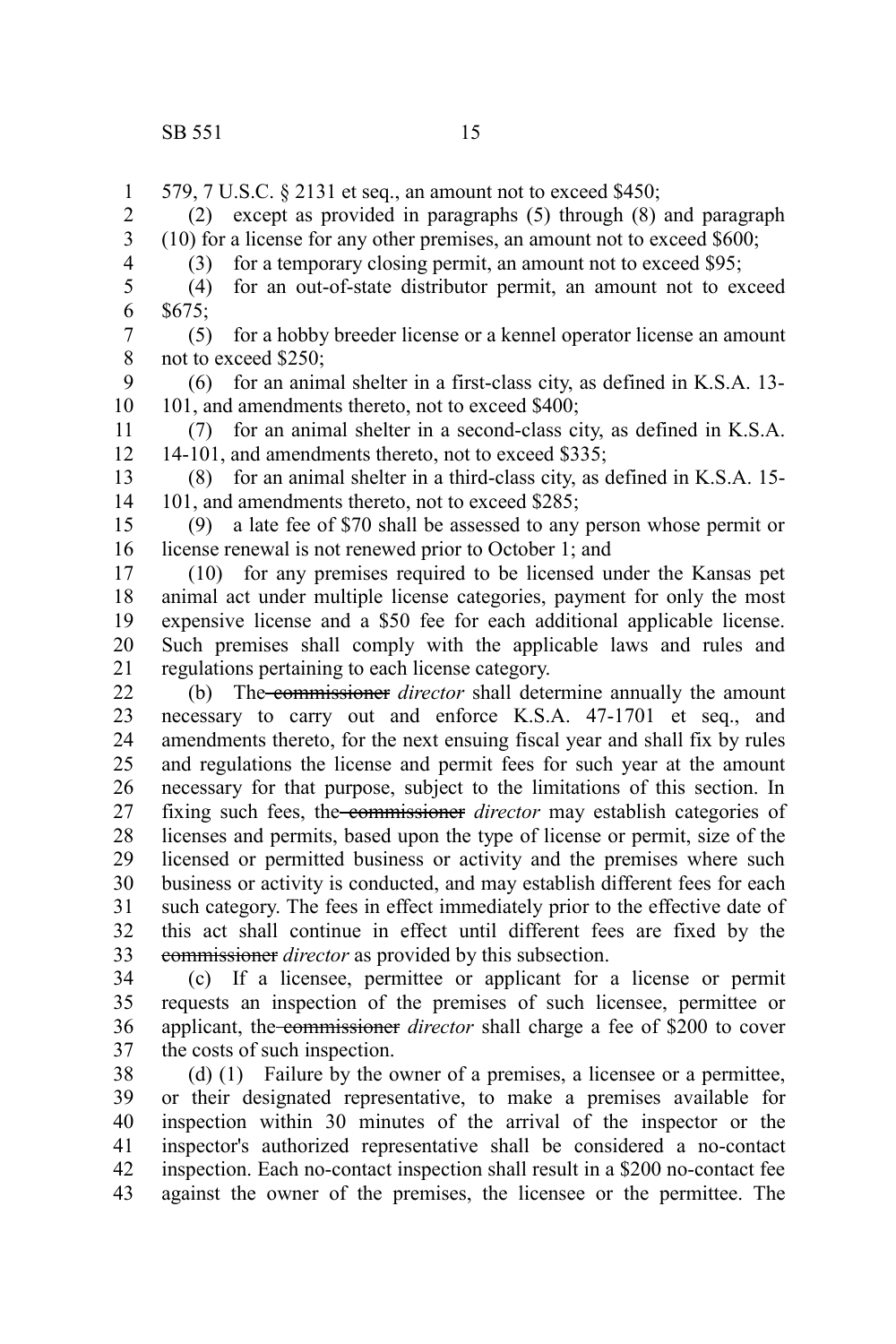commissioner *director* or the commissioner's *director's* authorized representative shall make a second or subsequent attempt to inspect the premises. 1 2 3

(2) If a premises fails an inspection, such owner, licensee or permittee shall be required to pay a \$200 re-inspection fee for any subsequent inspection. Such payment must be made in advance of the re-inspection, and failure to do so shall result in the revocation of any such licensee's or permittee's license or permit. The owner of the premises shall be required to reapply for any licenses or permits that were revoked pursuant to this subsection and shall be required to: 4 5 6 7 8 9 10

11 12 (A) Pay the fee for the new permit or license application; (B) pass an initial inspection; and

(C) pay any past due fees before the new license or permit can be issued. 13 14

(e) No fee or assessment required pursuant to this section shall be refundable. 15 16

(f) The commissioner *director* shall remit all moneys received by or for the commissioner *director* under this section to the state treasurer in accordance with the provisions of K.S.A. 75-4215, and amendments thereto. Upon receipt of each such remittance, the state treasurer shall deposit the entire amount in the state treasury to the credit of the animal dealers fee fund, which is hereby created in the state treasury. Moneys in the animal dealers fee fund may be expended only to administer and enforce K.S.A. 47-1701 et seq., and amendments thereto. All expenditures from the animal dealers fee fund shall be made in accordance with appropriation acts upon warrants of the director of accounts and reports issued pursuant to vouchers approved by the Kansas animal healthcommissioner or the commissioner's designee *director*. 17 18 19 20 21 22 23 24 25 26 27 28

(g) Except as provided further, when a premises required to be licensed or permitted under the Kansas pet animal act applies for an initial license or permit, the commissioner *director* shall prorate to the nearest whole month the license or permit fee established in subsection (a). The commissioner *director* shall have discretion to determine whether the application is an initial application or an application for a premises that has been doing business but is not licensed or permitted. If the commissioner *director* determines the premises has been doing business without a license or permit, the commissioner *director* is not required to prorate the fee. 29 30 31 32 33 34 35 36 37

(h) This section shall be part of and supplemental to K.S.A. 47-1701 et seq., and amendments thereto. 38 39

Sec. 19. K.S.A. 47-1723 is hereby amended to read as follows: 47- 1723.  $(a)$ -It shall be unlawful for any person, except a licensed veterinarian *who operates a boarding or training kennel from such licensed veterinarian's clinic*, to act as or be a boarding or training kennel operator 40 41 42 43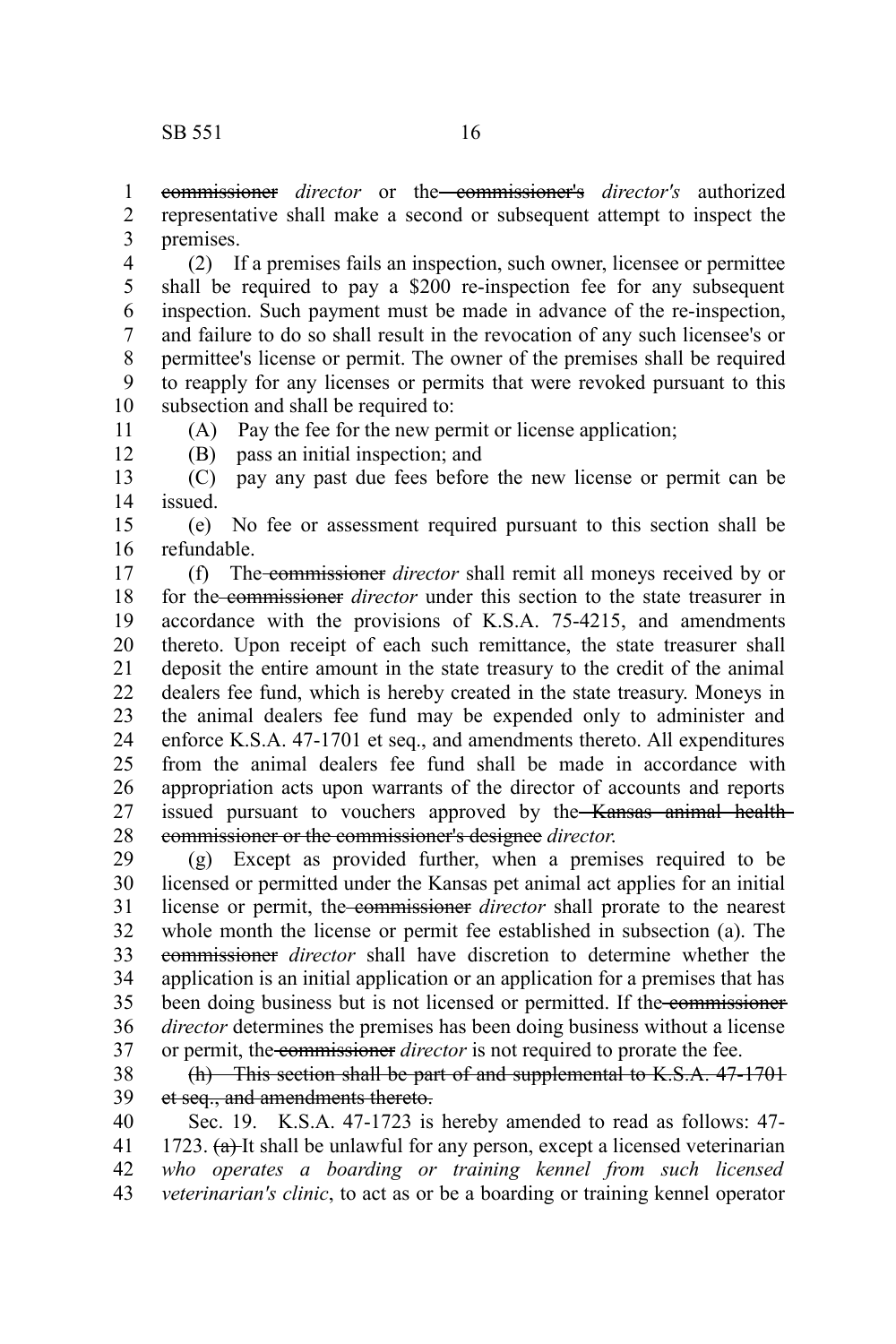unless such person has obtained from the commissioner *director* a boarding or training kennel operator license for each premises operated by such person. Application for such license shall be made in writing on a form provided by the commissioner *director*. The license period shall be for the license year ending on September 30 following the issuance date. 1 2 3 4 5

(b) This section shall be part of and supplemental to K.S.A. 47-1701 et seq., and amendments thereto. 6 7

Sec. 20. K.S.A. 47-1725 is hereby amended to read as follows: 47- 1725. (a) There is hereby created the Kansas pet animal advisory board, consisting of 10 members. Members shall be appointed by the governor as follows: 8 9 10 11

(1) One member shall be a representative of a licensed animal shelter or pound; 12 13

14 15

17

(2) one member shall be an employee of a licensed research facility;

(3) one member shall be a licensed animal breeder;

(4) one member shall be a licensed retail breeder; 16

(5) one member shall be a licensed pet shop operator;

(6) one member shall be a licensed veterinarian and shall be selected from a list of three names presented to the governor by the Kansas veterinary medical association; 18 19 20

(7) one member shall be a private citizen with no link to the industry; 21

 $22$ 23 (8) one member shall be a licensed animal distributor;

(9) one member shall be a licensed hobby breeder; and

(10) one member shall be a licensed boarding or training kennel operator. 24 25

(b) Each member shall be appointed for a term of three years and until a successor is appointed and qualified. 26 27

(c) A vacancy on the board of a member shall be filled for the unexpired term by appointment by the governor. 28 29

(d) The board shall meet at least once every calendar quarter regularly or at such other times as the chairperson or a majority of the board members determine. A majority of the members shall constitute a quorum for conducting board business. 30 31 32 33

34

(e) The members of the board shall annually elect a chairperson.

35

(f) The board shall have the following duties, authorities and powers:

(1) To advise the Kansas animal health commissioner *secretary of agriculture* on hiring a director to implement the Kansas pet animal act; 36 37 38

(2) to review the status of the Kansas pet animal act;

(3) to make recommendations on changes to the Kansas pet animal act; and 39 40

(4) to make recommendations concerning the rules and regulations for the Kansas pet animal act. 41 42

(g) Board members who are required to be licensed, except retail 43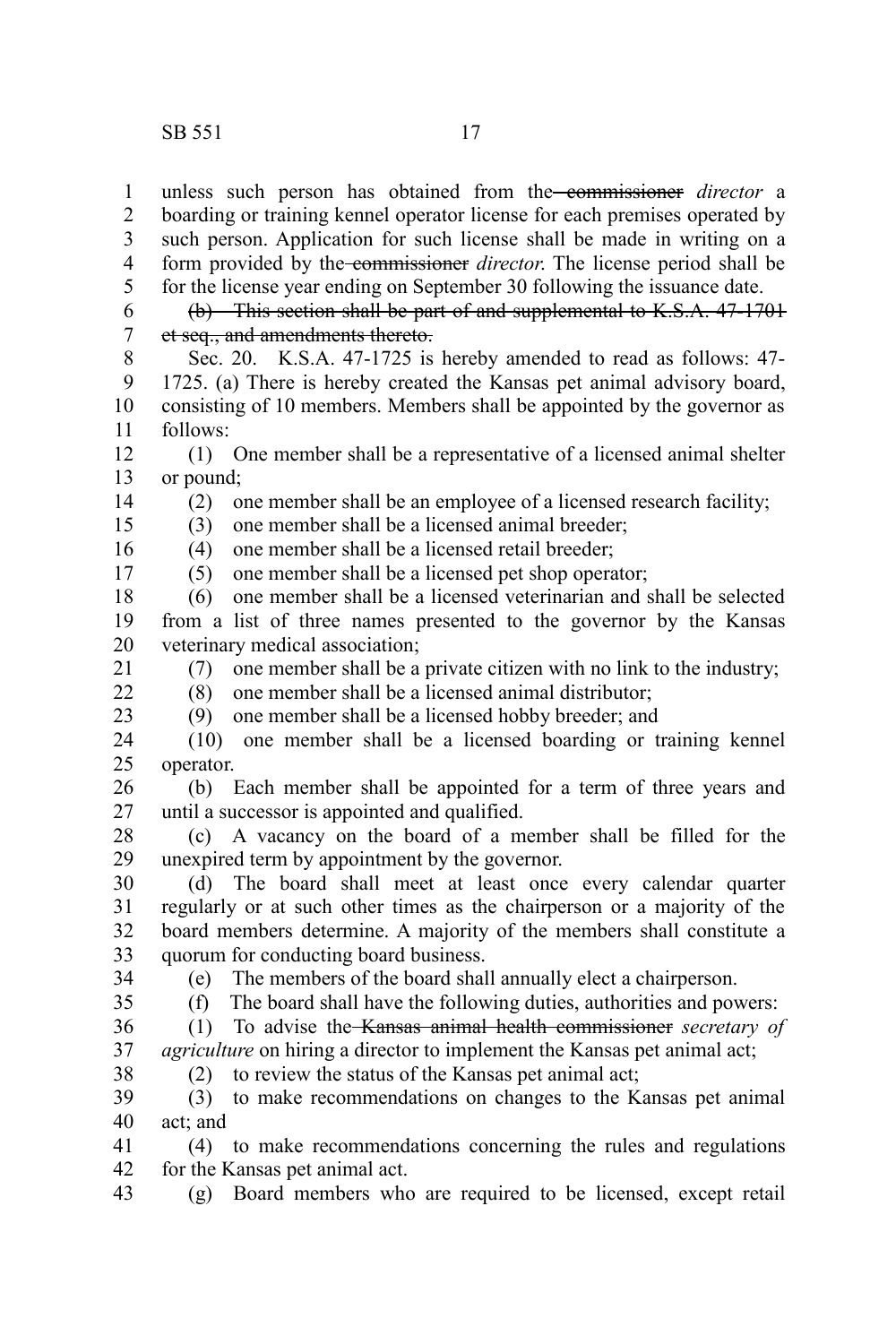breeders, shall be affiliated with or a member of an organized pet animal association which *that* is representative of the position such person will hold on the board. 1 2 3

Sec. 21. K.S.A. 47-1726 is hereby amended to read as follows: 47- 1726. K.S.A. 47-1701 through 47-1721 *47-1713, 47-1715, 47-1717 through 47-1721*, K.S.A. 47-1723 through 47-1727, *and* 47-1731, and K.S.A. 47-1732 through 47-1736 *47-1737*, and amendments thereto, shall be known and may be cited as the Kansas pet animal act. This act shall license, permit and regulate the conditions of certain premises and facilities within the state of Kansas where animals are maintained, sold or offered or maintained for sale. The provisions of this act shall not apply to any farm, kennel or other premises registered with and inspected by the national greyhound association which *that* is used solely for the purposes of breeding, maintaining, training or selling greyhound dogs, as greyhound is defined in K.S.A. 74-8802, and amendments thereto. The commissioner *director* shall have the authority to enter into agreements with the national greyhound association pertaining to the aforementioned greyhound premises. Notwithstanding any other provisions of this section, any agreements between the commissioner *director* and the national greyhound association may contain terms allowing the commissioner *director* to access records, complete inspections of such premises and other related matters. 4 5 6 7 8 9 10 11 12 13 14 15 16 17 18 19 20 21  $22$ 

Sec. 22. K.S.A. 47-1727 is hereby amended to read as follows: 47- 1727. Notwithstanding the existence or pursuit of any other remedy, when it appears to the commissioner *director* that any person is violating any provisions of the Kansas pet animal act, the commissioner *director* may bring an action in a court of competent jurisdiction or other process against such person to enjoin, restrain or prevent such person from continuing operation in violation of the Kansas pet animal act without regard to whether administrative proceedings have been or may be instituted or whether criminal proceedings may be or have been instituted. 23 24 25 26 27 28 29 30 31

Sec. 23. K.S.A. 47-1731 is hereby amended to read as follows: 47- 1731. (a) No dog or cat may be transferred to the permanent custody of a prospective owner by a pound or animal shelter, as defined by K.S.A. 47- 1701, and amendments thereto, or by a humane society, unless: 32 33 34 35

(1) Such dog or cat has been surgically spayed or neutered before the physical transfer of the animal occurs; or 36 37

(2) the prospective owner signs an agreement to have the dog or cat spayed or neutered and deposits with the pound or animal shelter funds not less than the lowest nor more than the highest cost of spaying or neutering in the community. Any funds deposited pursuant to such an agreement shall be refunded to such person upon presentation of a written statement signed by a licensed veterinarian that the dog or cat has been spayed or 38 39 40 41 42 43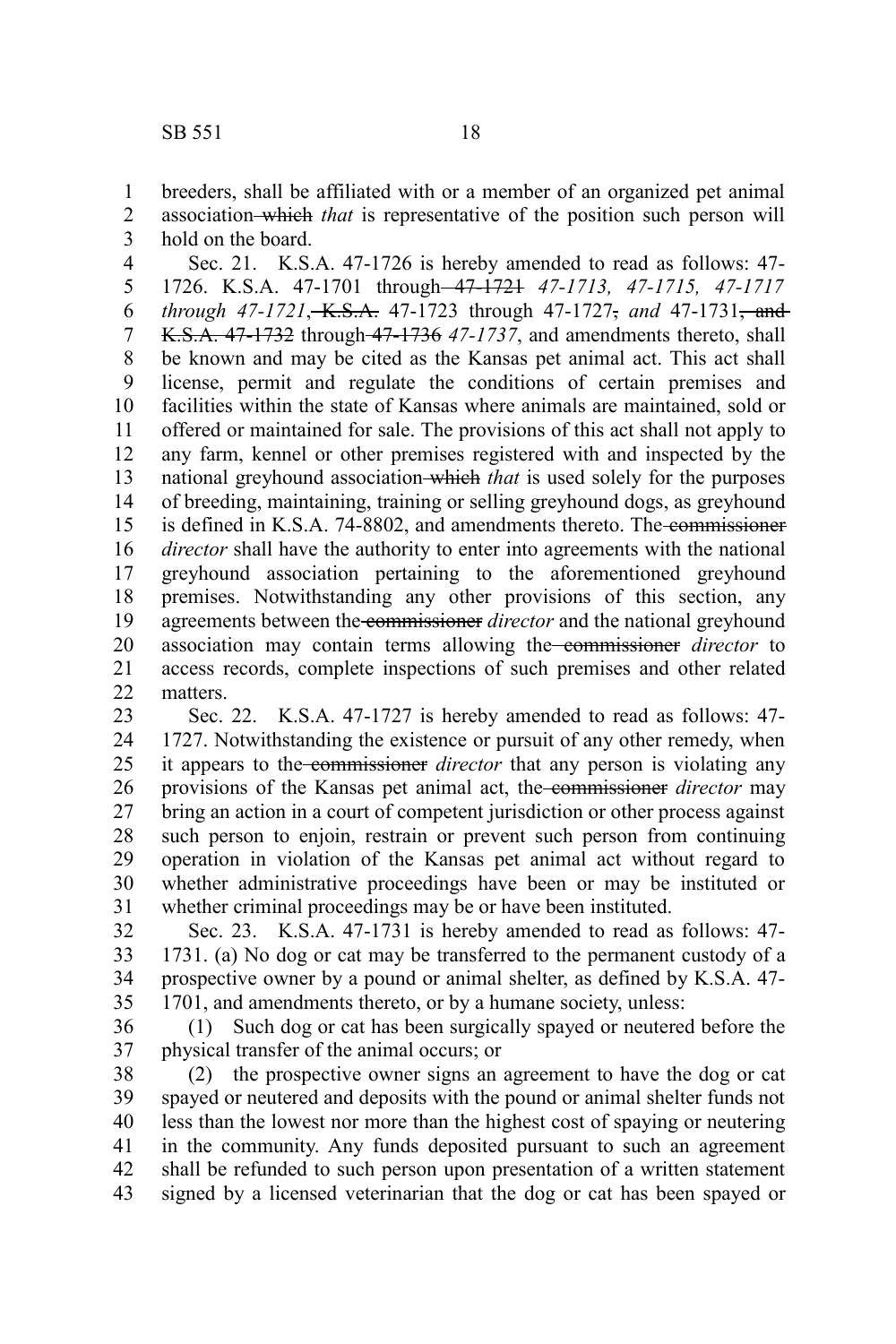neutered. If such person does not reclaim the deposit within six months after receiving custody of the animal, the pound or animal shelter shall keep the deposit and may reclaim the unspayed or unneutered animal. 1 2 3

(b) No person shall spay or neuter any dog or cat for or on behalf of a pound or animal shelter unless such person is a licensed veterinarian or a student currently enrolled in the college of veterinary medicine, Kansas state university, who has completed at least two years of study in the veterinary medical curriculum and is participating in a spay or neuter program and as part of the curriculum under the direct supervision of a licensed veterinarian. Students shall only spay or neuter any dog or cat that belongs to the pound or animal shelter, and shall not spay or neuter any dog or cat that belongs to a member-or of the public. No pound or animal shelter shall designate the veterinarian which *that* a person must use, or a list from which a person must select a veterinarian, to spay or neuter a dog or cat transferred by such person from such pound or animal shelter. Any premises located in the state of Kansas where the spaying, neutering or any other practice of veterinary medicine occurs shall register such premises with the board of veterinary examiners. 4 5 6 7 8 9 10 11 12 13 14 15 16 17 18

(c) With the written approval of the animal health commissioner, any pound or shelter may use an innovative spay or neuter program not precisely meeting the requirements of subsection (a)(2), if the pound or shelter can prove to the commissioner that it is actively enforcing the spaying and neutering requirements set forth in this statute. 19 20 21 22 23

(d) Nothing in this section shall be construed to require sterilization of a dog or cat which *that* is being held by a pound or animal shelter and which may be claimed by its *the* rightful owner within the holding period established in K.S.A. 47-1710, and amendments thereto. 24 25 26 27

(e) The *secretary, in consultation with the director and the* animal health commissioner*,* shall promulgate rules and regulations as may be necessary to carry out the provisions of this section. 28 29 30

Sec. 24. K.S.A. 47-1732 is hereby amended to read as follows: 47- 1732. (a) Any licensee or permit holder required to be licensed or obtain a permit under the Kansas pet animal act, who is in the process of ceasing to do business on July 1 *September 30*, may be issued a temporary closing permit at the discretion of the commissioner *director*. 31 32 33 34 35

(b) Application for such permit shall be made in writing on a form provided by the commissioner *director*. 36 37

(c) The permit will be effective for 30 days. During the 30-day period, the licensee or permit holder shall be required to comply with the Kansas pet animal act and all rules and regulations adopted thereunder. By accepting such permit, the licensee or permit holder agrees to allow an inspection of the facility at the end of the 30-day period to certify that the operation has ceased business. The licensee or permit holder shall provide 38 39 40 41 42 43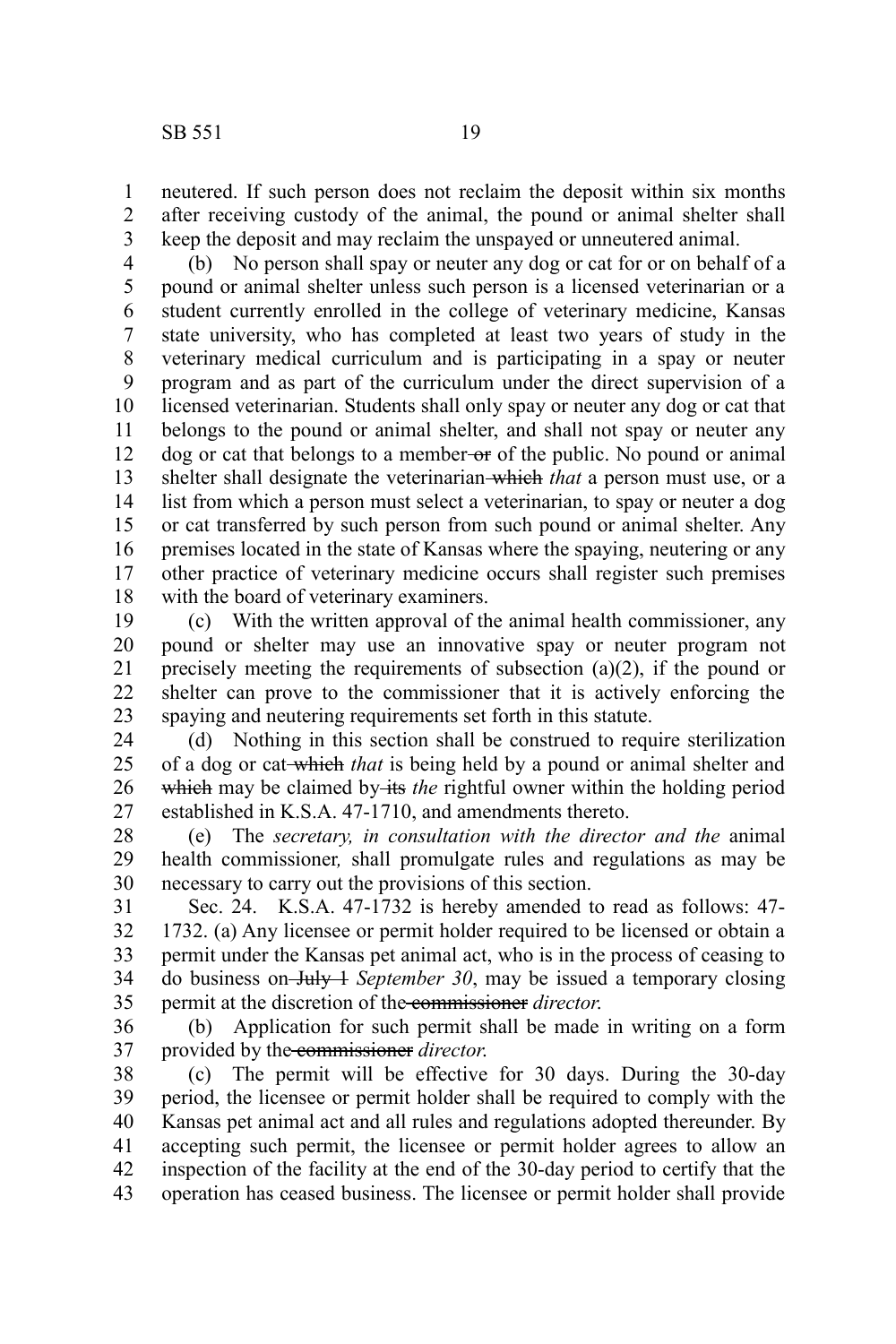records as to the disposition of the animals to the commissioner *director* upon request. 1 2

(d) The permit may be renewed, at the discretion of the commissioner *director*, for an additional 30-day period. 3 4

(e) This section shall be part of and supplemental to the Kansas pet animal act. 5 6

Sec. 25. K.S.A. 47-1733 is hereby amended to read as follows: 47- 1733.  $(a)$ -It shall be unlawful for any person to act as or be an animal breeder unless such person has obtained from the commissioner *director* an animal breeder license for each animal breeder premises operated by such person. Application for each such license shall be made in writing on a form provided by the commissioner *director*. The license period shall be for the license year ending on September 30 following the issuance date. 7 8 9 10 11 12 13

(b) This section shall be part of and supplemental to the Kansas pet animal act. 14 15

Sec. 26. K.S.A. 47-1734 is hereby amended to read as follows: 47- 1734.  $(a)$ -It shall be unlawful for any person to act as or be an out-of-state distributor of dogs or cats, or both, within the state of Kansas unless such person has obtained from the commissioner *director* an out-of-state distributor permit. Application for each such permit shall be made in writing on a form provided by the commissioner *director*. The permit period shall be for the permit year ending on September 30 following the issuance date. 16 17 18 19 20 21 22 23

(b) This section shall be part of and supplemental to the Kansas pet animal act. 24 25

Sec. 27. K.S.A. 47-1735 is hereby amended to read as follows: 47- 1735.  $(a)$  A licensee, permittee or applicant for a license or permit shall not interfere with, hinder, threaten or abuse, including verbal abuse, any representative or employee of the animal health department *department of agriculture* who is carrying out such representative's or employee's duties under the provisions of the Kansas pet animal act *or article 6 of chapter 47 of the Kansas Statutes Annotated, and amendments thereto*. 26 27 28 29 30 31 32

(b) This section shall be part of and supplemental to the Kansas pet animal act. 33 34

Sec. 28. K.S.A. 47-1736 is hereby amended to read as follows: 47- 1736.  $(a)$ -It shall be unlawful for any person to act as or be a retail breeder unless such person has obtained from the commissioner *director* a retail breeder license for each retail breeder premises operated by such person. Application for each such license shall be made in writing on a form provided by the commissioner *director*. The license period shall be for the license year ending on September 30 following the issuance date. 35 36 37 38 39 40 41

(b) This section shall be part of and supplemental to the Kansas pet animal act. 42 43